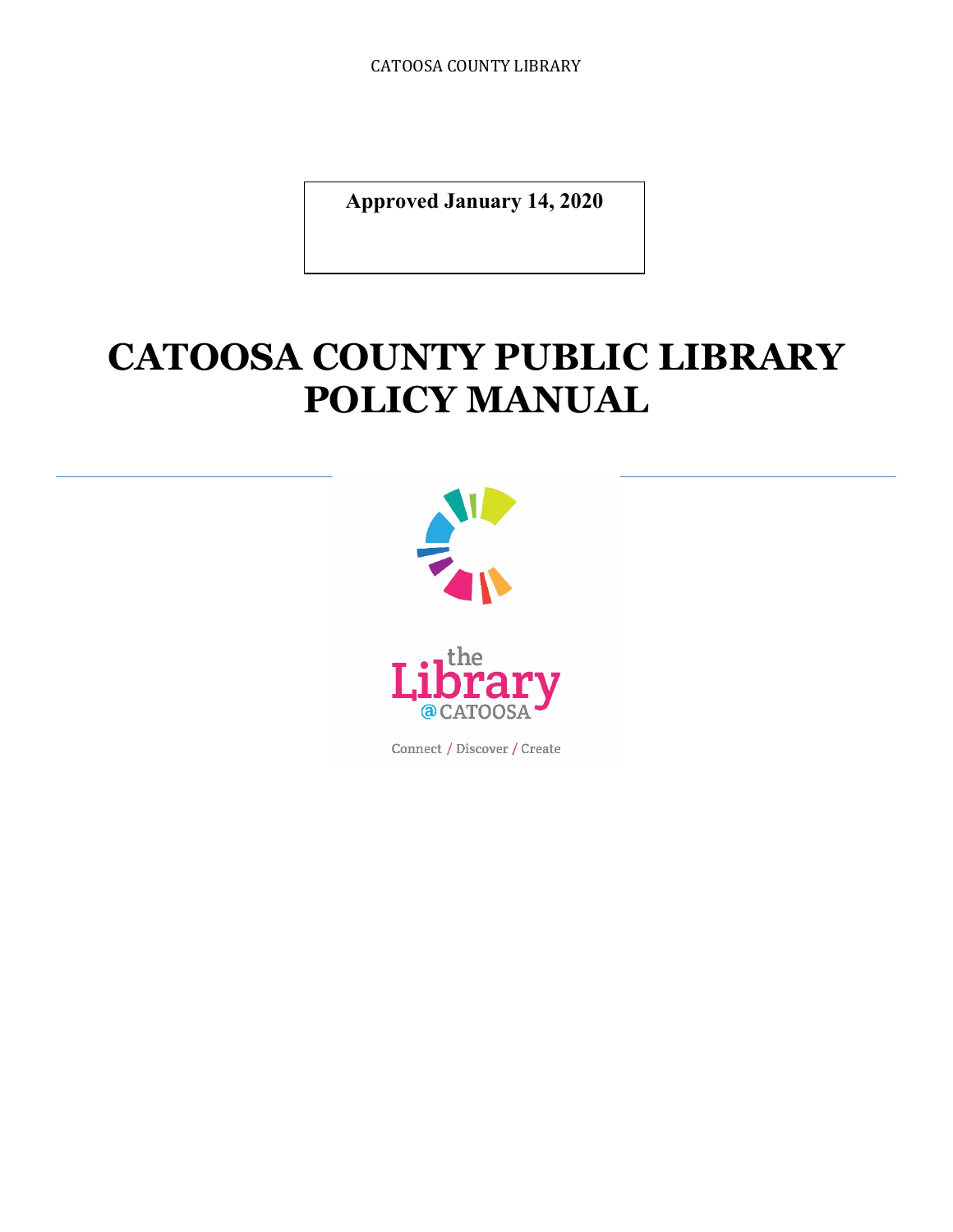#### **CATOOSA COUNTY PUBLIC LIBRARY POLICY MANUAL**

#### **TABLE OF CONTENTS**

| <b>PREFACE</b> |  |
|----------------|--|
|                |  |
|                |  |
|                |  |
|                |  |
|                |  |
|                |  |
|                |  |
|                |  |
|                |  |
|                |  |
|                |  |
|                |  |
|                |  |
|                |  |
|                |  |
|                |  |
|                |  |
|                |  |
|                |  |
|                |  |
|                |  |
|                |  |
|                |  |
|                |  |
|                |  |
|                |  |
|                |  |
|                |  |
|                |  |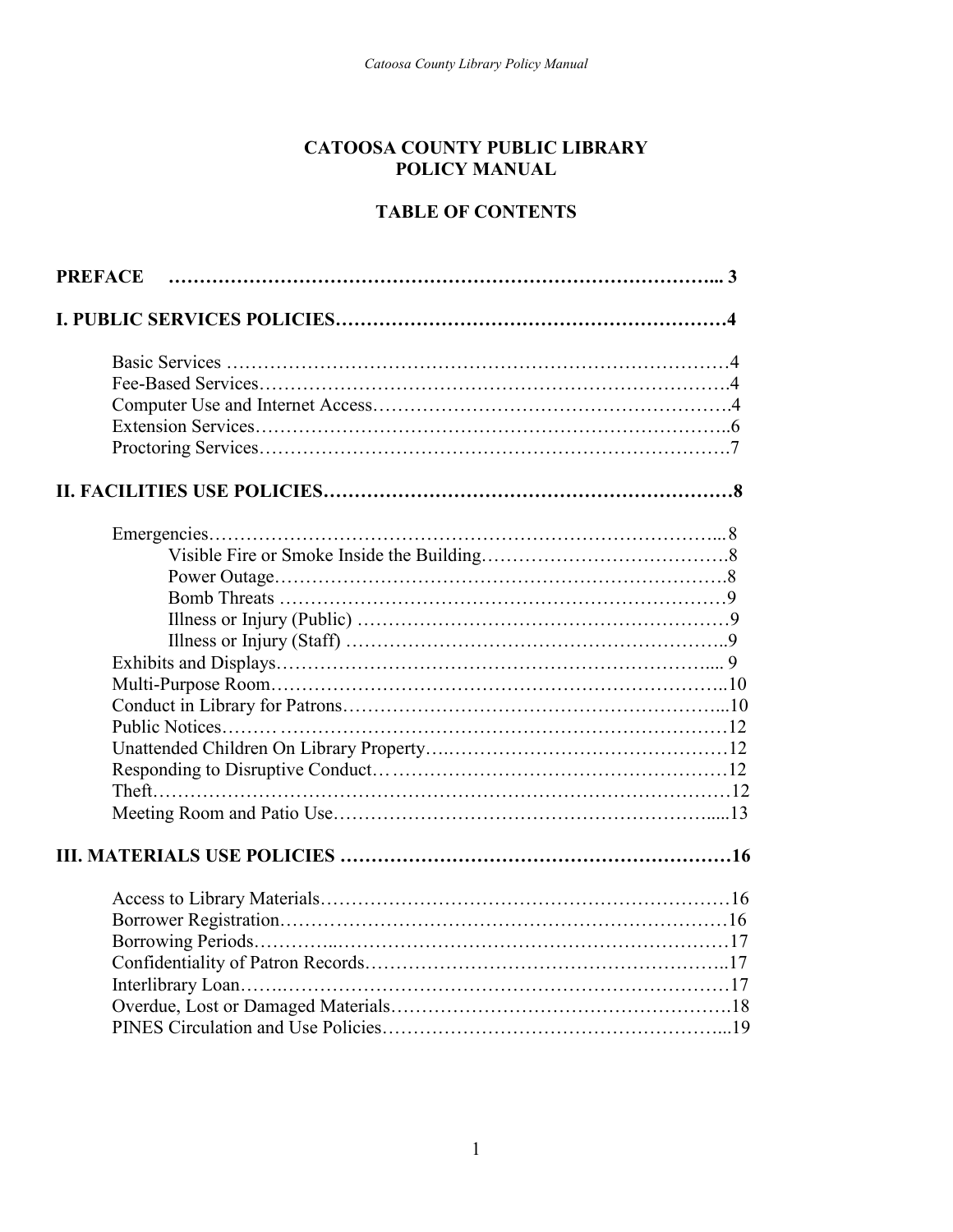| Electronic Access to Materials and Online Information32                         |  |
|---------------------------------------------------------------------------------|--|
|                                                                                 |  |
|                                                                                 |  |
|                                                                                 |  |
|                                                                                 |  |
| The Library refers to the Catoosa County Personnel Manual for Personnel Matters |  |
|                                                                                 |  |
|                                                                                 |  |
|                                                                                 |  |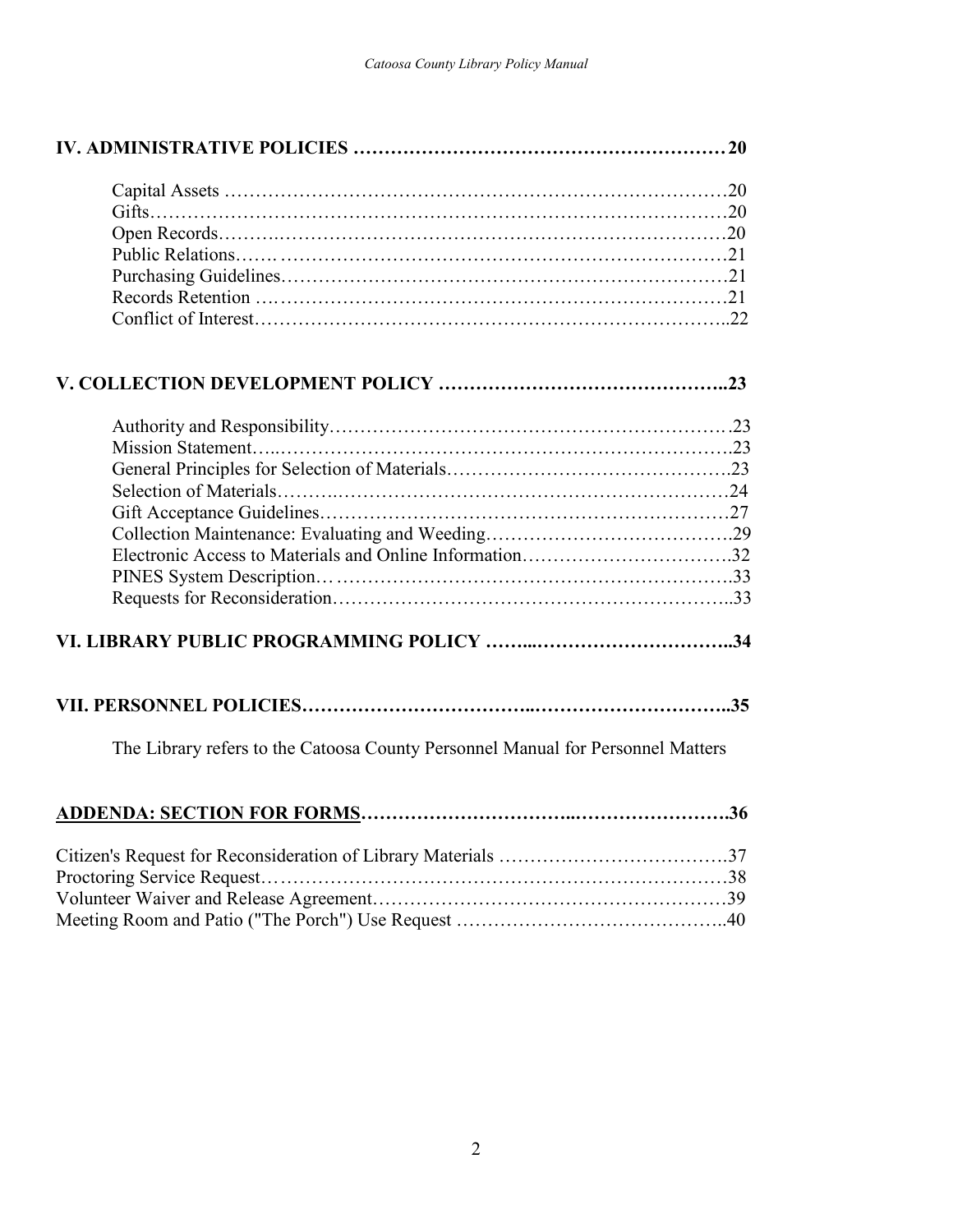## Preface

The Policy Manual for the Catoosa County Library was first presented to the Board of Trustees on July 9, 2015 for consideration and action at the October, 2015 Board meeting. Final approval was finally granted at a meeting on November 19, 2015. Edits to reflect current library practice were approved February, 20 2018. A Programming Policy was added and library programming was added to the request for reconsideration form at the January 14, 2020 quarterly meeting of the Library Board of Trustees.

Material included in the Manual includes a variety of policies and procedures approved earlier by the Board of Trustees covering assorted areas of the Library's operations in serving the public.

In those areas of responsibility involving the Library's role as a Department of Catoosa County, the Library refers to the Policies and Procedures as laid out by the County.

The PINES Manual prepared and maintained by Georgia Public Library Service (GPLS) governs all Policies and Procedures relating to the PINES Circulation system. This manual is updated periodically by GPLS. The Manual is kept in a separate binding notebook for use by Staff in operating and maintaining the PINES system for the Catoosa County Library.

The Board of Trustees may at any time change, amend and otherwise reconfigure the Library Policy Manual to address its ongoing operational needs.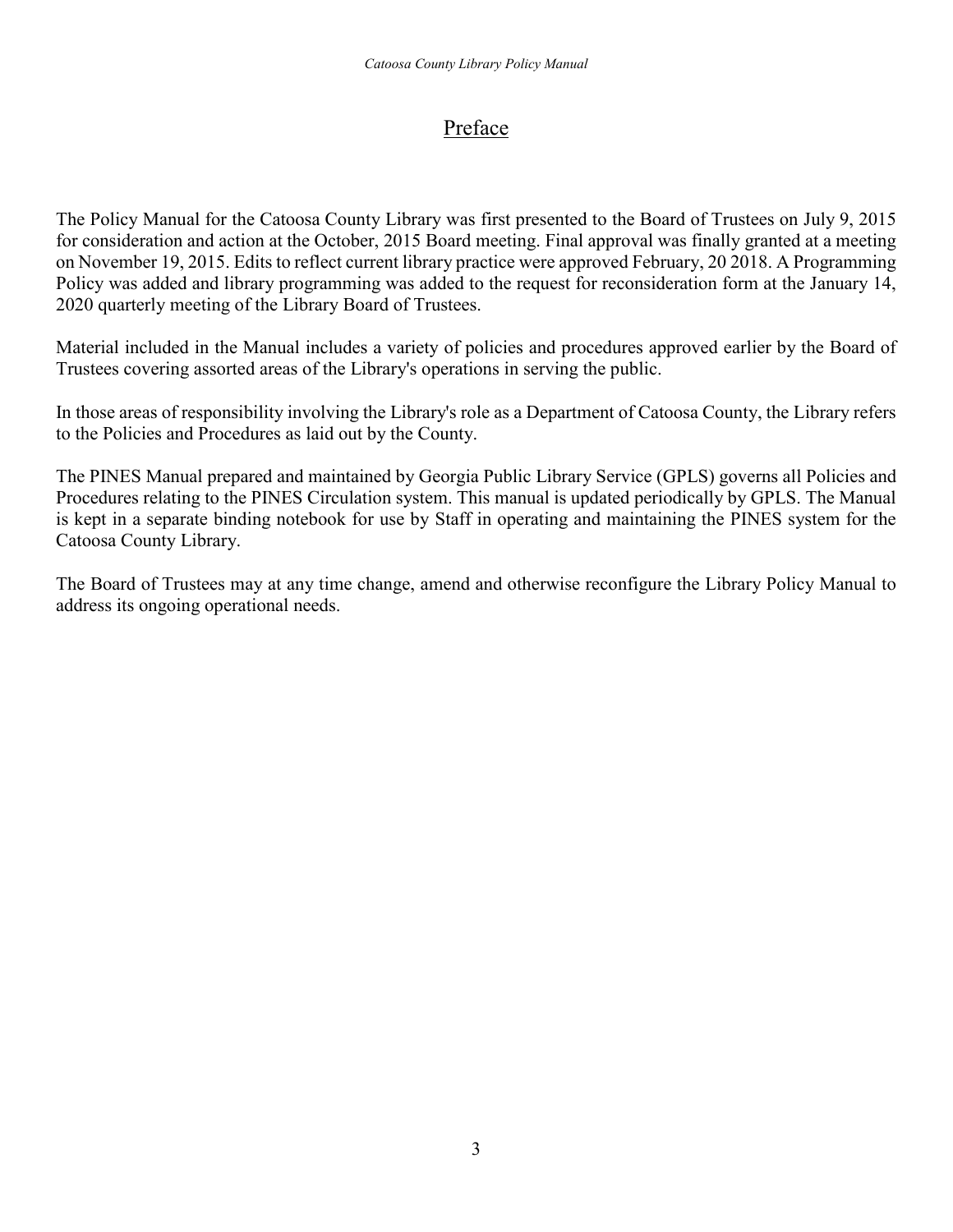## **I. Public Services Policies**

## **Basic Services**

The Library provides a full range of basic public library services at no cost, including:

- In-library use of materials and equipment
- Public use computers
- Circulation of materials to registered borrowers
- Answers to reference questions submitted in person, by email, by telephone, or fax.
- In-house research and reference assistance
- Children's story times and other programs
- Interlibrary loan for items not held by the Library (except for direct costs to the library which will be reimbursed--no profit is made on these transactions)
- Deposit collections in selected locations
- The library also provides notary services. These services are available when the notary is available. Patrons are encouraged to call ahead to ensure that the notary will be available.

The library staff may not offer any tax advice, including which forms one should use, or any legal or medical advice. Materials offering these types of information may be offered or quoted, but no personal opinion answers without citation are to be given by staff.

Also, the staff is not allowed to give information about individual addresses and/or phone numbers from area phone books or other directories.

A staff member may allow public use of library phones in case of emergency where the conversation is kept very short-under 3 minutes. An example is allowing a child to call a parent to pick them up. The library phone is the public's way of getting help from the library-it is not to be used for outside business purposes or for extended calls.

## **Fee-Based Services**

The Library offers some services that are supported by user fees, including:

- Printing from computers: 25 cents per page
- Self-service/staff assisted photocopiers: 25 cents per page

## **Computer Use and Internet Access Policy**

The use of the Library's computers and the Internet is a privilege, not a right. Inappropriate use will result in the cancellation of the privilege. All patrons are expected to use the library computers and the Internet in a legal and responsible manner, consistent with the educational and informational purposes for which they are provided. Users may not violate federal, Georgia, local laws or ordinances, including the transmission or receiving of any offensive or harmful material, fraud, or downloading copyrighted material.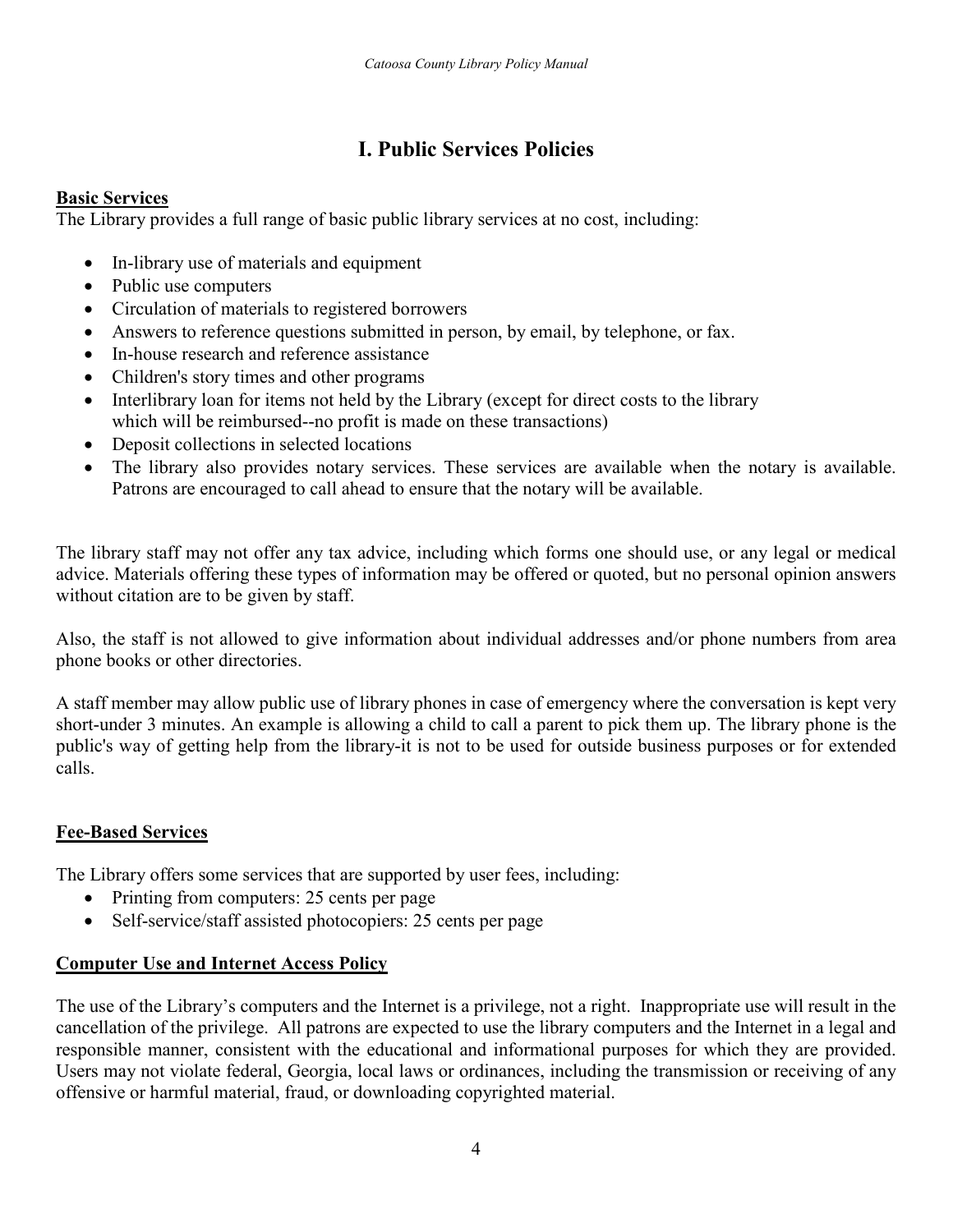#### *Internet Filtering*

Due to court decisions, all machines are filtered. Parents or guardians, rather than the library or the library staff, are responsible for the Internet information selected and/or accessed by their children. Parents are asked to supervise their children's Internet sessions, as some available information is sexually explicit, controversial or inappropriate.

#### *No Library Endorsement*

Information found on the Internet does not carry the library's endorsement. While the number of sites on the Internet is constantly increasing, not all these Internet sources provide accurate, complete or current information. Patrons need to be good information consumers, questioning the validity of the information found.

#### *Personal Information*

It is the responsibility of library patrons to take steps to safeguard their personal information. We strongly discourage the sharing of personal information via library computers due to the threat of identity theft and other computer-related crime. The library assumes no liability resulting from the exchange of personal information on a library computer or through a library network. Personal information may include, but is not limited to, user names, passwords, credit card information or financial account information.

#### *Library Staff Limitations*

Library staff will answer basic questions about computer use and jargon. Staff cannot provide in-depth training on how to use the computer or Internet. Staff cannot advise patrons on how to complete tax, financial, medical or other private records due to liability issues.

#### *Use of Library Computers*

Each Library computer includes an Internet browser, basic office applications and additional programs such as games and other accessibility features. The Library does not provide e-mail or database software. Patrons may access their webmail accounts through the Library's connection. The Library allows use of CDs, USB data storage and media cards. Patrons may purchase USB data storage drives from a library staff member. The Library is not responsible for damage to a patron's data storage media or computer or for any loss or corruption of data. Software may be downloaded to storage media but may not be downloaded to the Library computers.

## *Computer Availability*

The Library cannot guarantee computer resources such as the Internet or printers will always be available. The library does not guarantee that individual applications or Internet web sites will be accessible or will work with the computers provided. The library reserves the right to perform maintenance, or conduct staff or patron training on the computers at any time.

## *The library maintains four types of computers for patrons use:*

1. Hourly Computers

Library patrons with a library card in-hand are allowed to use Hourly Computers for one 60 minute session each day. The computer reservation software requires a unique library card number for each session. No patron is allowed to present more than one library card for computer use in a given day nor is any card allowed to be reused in a given day. If there is no one waiting, the reservation software will allow a patron to extend their session by 60 minutes. If a patron requires additional time the library staff may extend the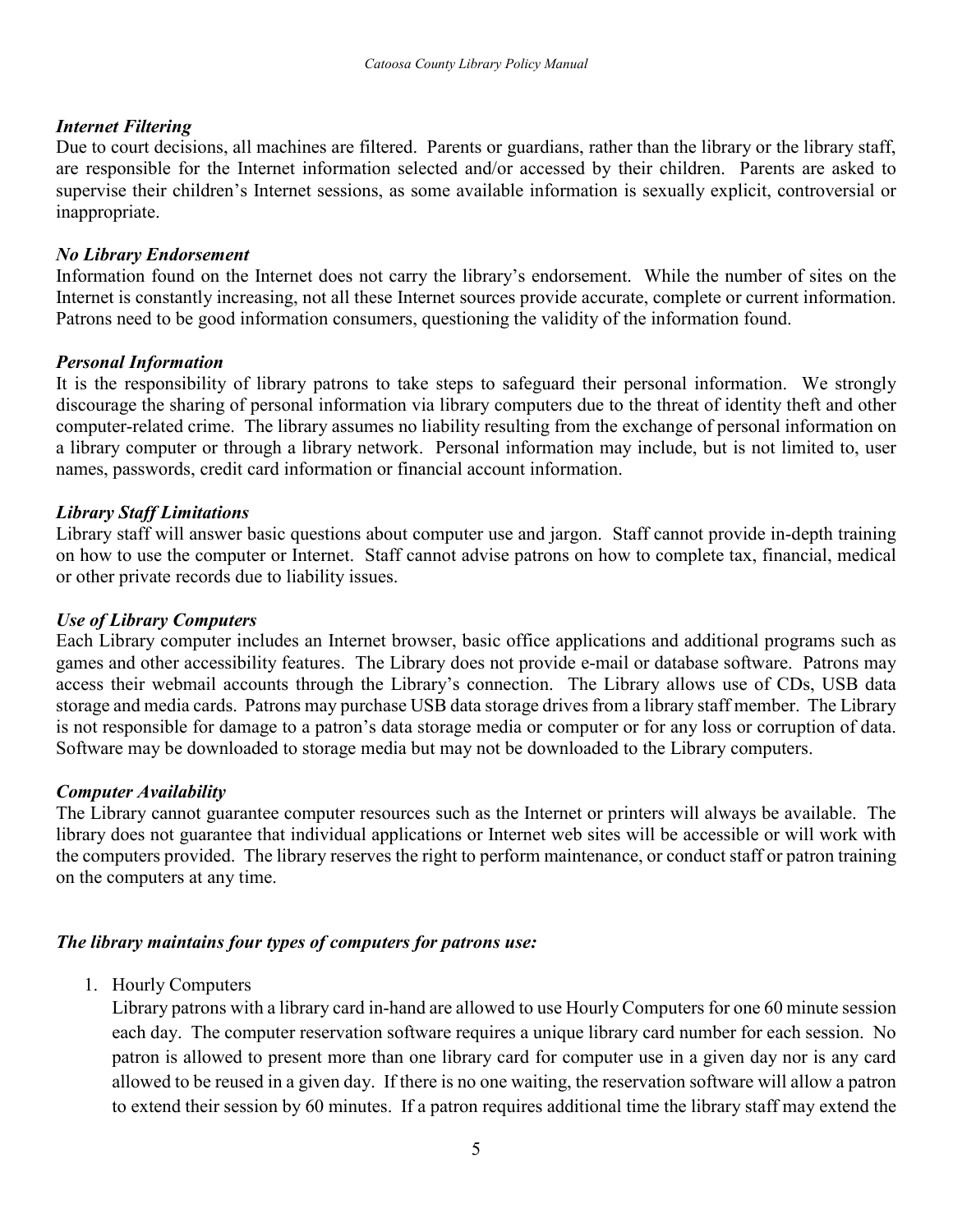patron's time if no one is waiting for a computer or if the patron needs to use the computer for uses that include, but are not limited to, resume preparation, on-line examinations, job applications, or school projects.

## 2. Genealogy Computers

These computer are for patron's conducting genealogy research. They are connected to the Internet and may only be used for genealogy purposes.

## 3. Catalog Computers

Catalog computers are provided for searching the library's web-based catalog.

4. Tablets

The library makes available a variety of tablets available for patrons to check out. Devices should be returned to the front desk still powered ON. It will be checked for damage before it is discharged from a patron's library card. Late fees of \$50/hour (or any part thereof) will be charged for devices not returned on time. If the device malfunctions while a patron is using it, the patron must immediately alert library staff. Do not attempt repairs, adjustments or alterations of any kind. The borrower is responsible for any damage done to the device or peripherals, as well as theft if the borrower leaves the device unattended. The full-replacement cost for each device is the current market price. Failure to return a laptop or smart device to the library constitutes theft, and the library will pursue prosecution to the fullest extent of the law.

## *Printing*

Black and white laser printing is available at the cost of 25 cents per page and color printing for 75 cents per page. When a patron prints from the computer, the reservation software calculates the cost of the print job based on the printer being used and asks the patron to confirm the cost of the print job before it is submitted for printing. Patrons must pay for their printing before the staff member will release the print job. All pages must be paid for, even if the patron only wants part of a print job.

## **Extension Services**

The library works extensively with the Georgia Library for Accessible Statewide Services (GLASS), which is the agency that provides assistive technology and accessible reading materials for the visually and physically impaired. The library will work with patrons as much as possible, but may refer patrons and family members to GLASS for additional services.

Large print collections are available in the library.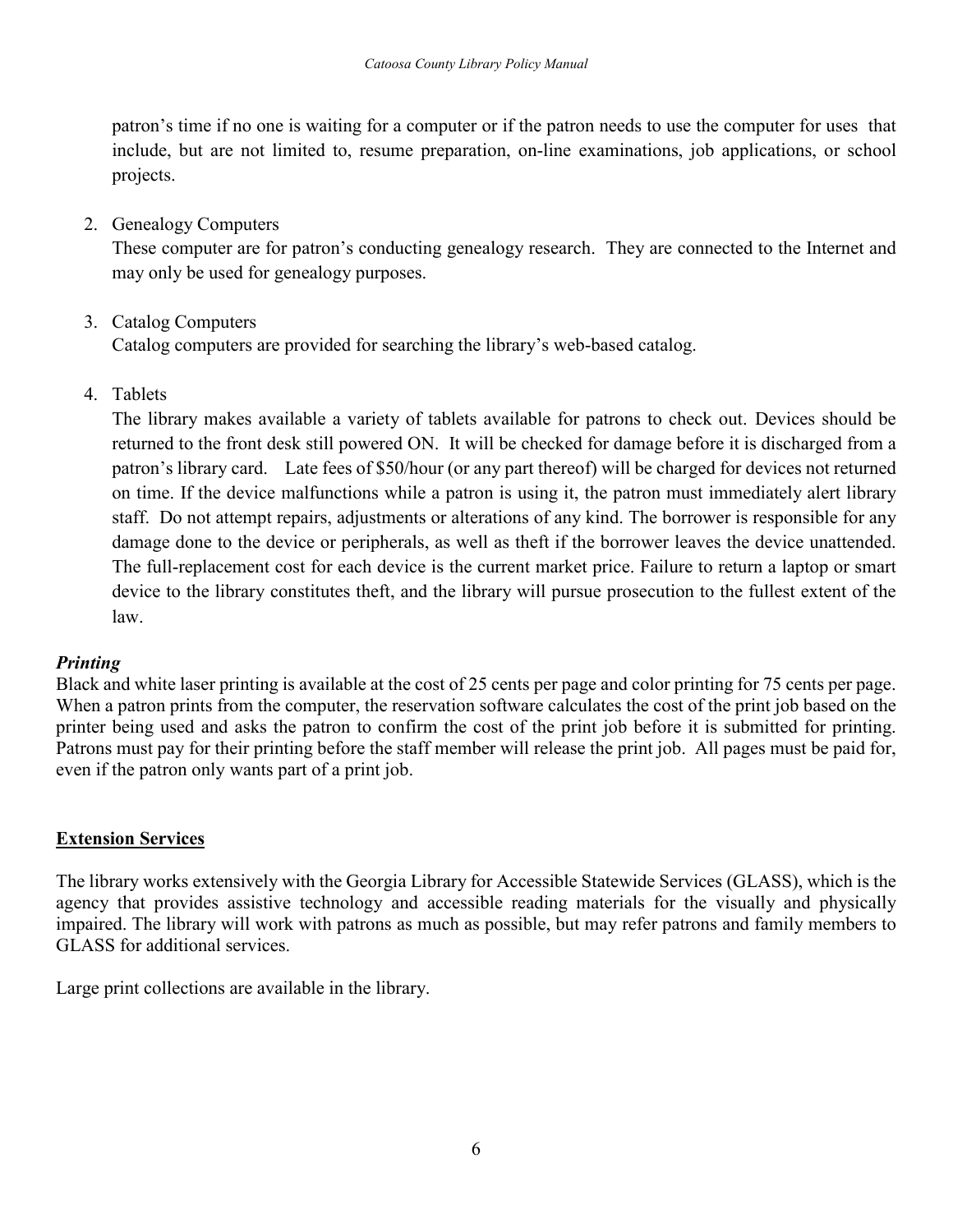#### **Proctoring Service Policy**

The Catoosa County Library values the concept of lifelong learning goals. To support these goals, students may request exam proctoring at our library. Exam proctoring is subject to the availability of authorized staff and will be undertaken provided the conditions set by the examining institution can be met without undue disruption to the library's normal functions.

#### PROCTORING FEES:

- The exam fee of \$25.00 is set by the library. It must be paid when scheduling the exam. The exam fee is non-refundable if exam is not taken.
- All fees are payable in cash prior to taking an exam.

PROCTORING GUIDELINES:

- All exams must be sent to the library or e-mailed for electronic exams.
- A minimum of one week's advance notice is required. An appointment must be made for each exam
- Students are responsible for ensuring that all exam requirements are met and that any test has been received by the library before the exam is taken.
- The library will not proctor any exam which requires the proctor to sit with the student during the exam. No costs (postage charges, copying, etc.) are to be incurred by the library.
- Exams must occur during the library's regular hours of operation and be completed 30 minutes before the library closes.
- Students may reschedule their exam appointment ONE time. If additional scheduling changes are needed, the library will not proctor the exam, and the exam materials will either be sent back to the school or shredded by the library.
- Paper Exams not taken by the expiration date will be shredded.
- The library will not be responsible for any delayed tests nor for any completed tests once they leave the library's possession and have been sent back to the examining institution.
- The library cannot guarantee that technical problems will not occur when using library PCs.

Students requesting Proctoring Assistance must fill out the *Proctoring Service Request* form included in the ADDENDA at the end of this manual.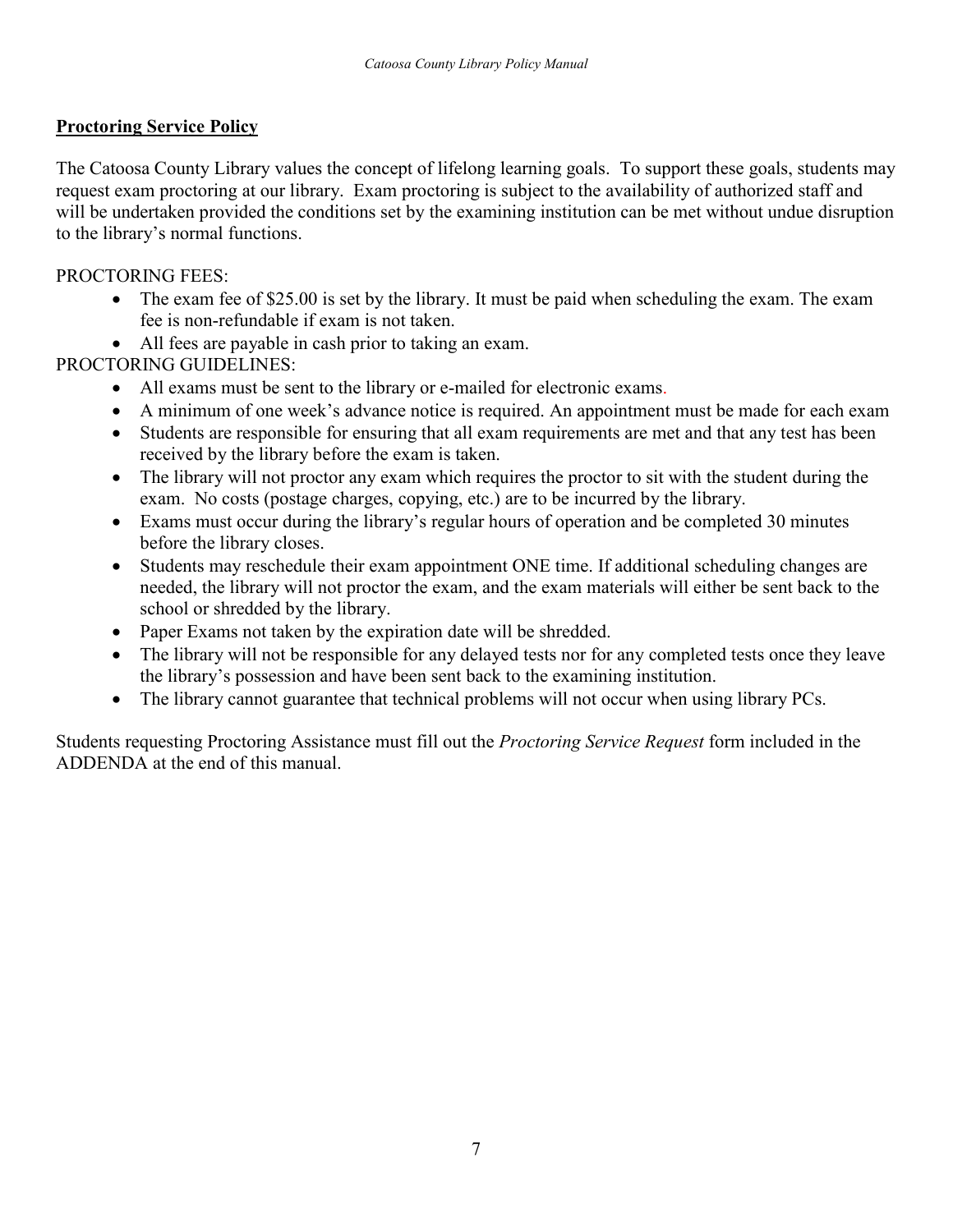## **II. Facilities Use Policies**

Anyone may use the public library regardless of origin, age, background, or views. Any restrictions on the use of the library is for the purpose of ensuring the public's free access, the safety of patrons and staff, and the protection of library resources and facilities.

Filming and photographing within Library facilities is permissible except where the nature of the photograph is questionable, where locked-off areas have to be opened, where normal library service would be impaired, where individual patron privacy or security are in question, or where unreasonable arrangement of books or furniture is required.

All areas of all Library facilities are smoke-free. The entire Benton Place Campus has been designated as a tobacco-free campus.

#### **Emergencies**

The following emergencies require evacuation of the building

- Fire or smoke visible in the building
- Power loss for more than 60 minutes, unless conditions outside (e.g., storms) make evacuation a more dangerous prospect than allowing patrons to remain inside.
- Bomb Threat

If evacuation is necessary, the highest priority is making sure that all patrons are evacuated as quickly as possible without panic. Staff in each branch should quietly request that patrons leave the facilities immediately, taking their personal belongings with them. However, do not allow patrons to take time to pack belongings if they are spread out on a table; allow them only to pick up a purse or bag and leave. In an emergency, time is of the essence and a delay to collect scattered belongings could be fatal.

## **Visible Fire or Smoke Inside the Building**

If fire or smoke is visible, immediately direct patrons to the nearest fire exits.

Before leaving any public area, staff for that area must check to be sure all patrons are gone, including checking rest rooms. If an alarm has not yet sounded, notify any staff in the non-public areas that the building is being evacuated and they need to leave. Then the staff should exit as quickly as possible through the nearest exit.

Staff working in non-public areas should exit the building as quickly as possible, taking only easily-available personal items. Do not stop at your locker! Do not return to your office for your purse or other belongings! If an emergency situation truly exists, hesitating could mean the difference between life and death.

#### **Power Outage**

Power loss for more than sixty minutes may constitute reason to close the library, at the discretion of the Library Director. If the director cannot be reached, the staff member in charge is to make the decision. If the power goes off and has not come back on within an hour, inform patrons that the library is closing because of the power failure, and follow regular closing procedures. Manual backup procedures should be used for any patrons wanting to check out library materials. Before closing, make sure all lights and machinery (computers, typewriters, etc.) are switched off.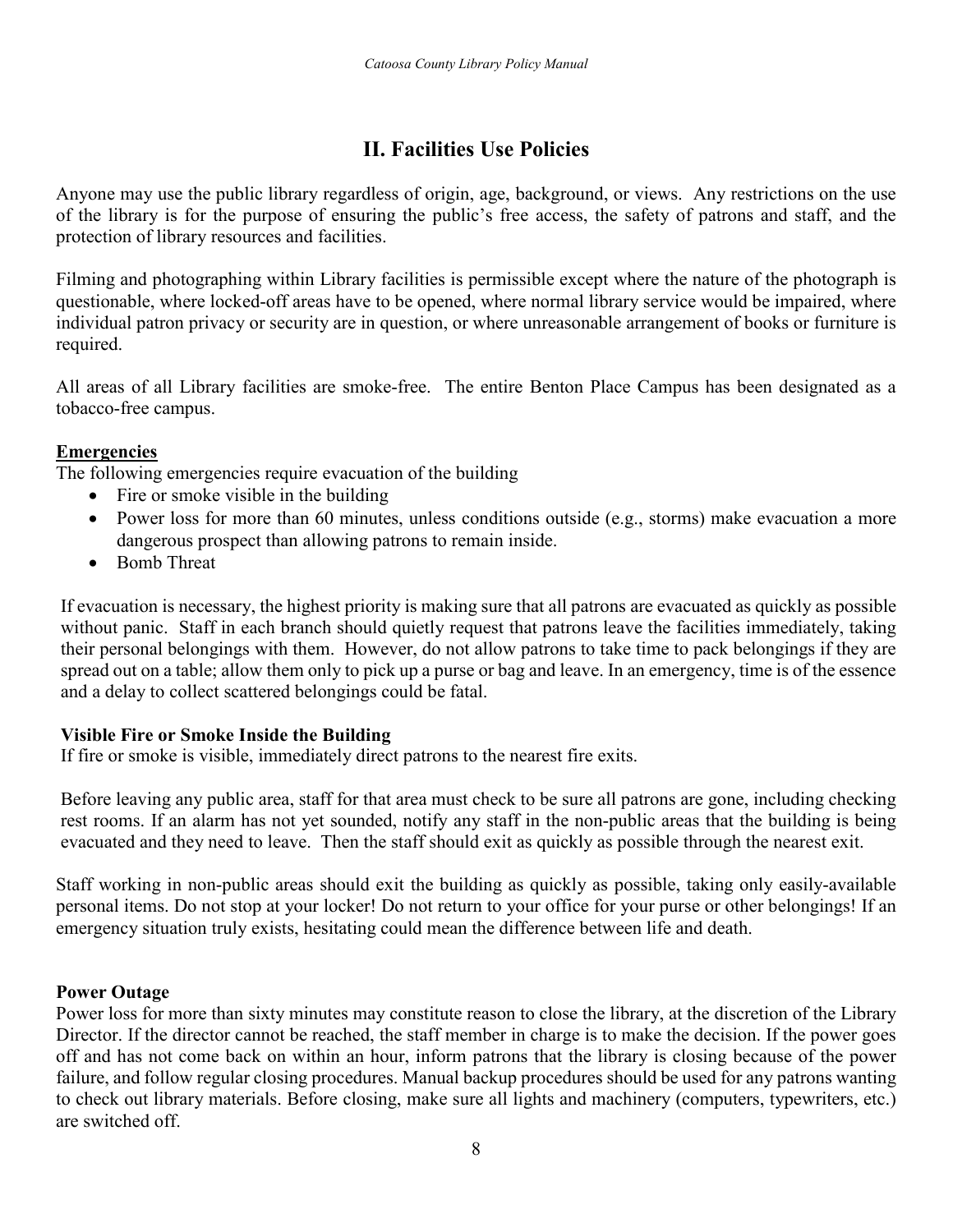If conditions outside (e.g., storms, tornados, sudden snow/ice storms) make evacuation a more dangerous prospect than allowing patrons to remain inside, request that patrons stay away from large windows or glass doors which may shatter. If conditions have not improved by the regular closing time of the library, the director, or the staff member in charge, should be consulted to make the decision on whether or not the library patrons may remain.

#### **Bomb Threats**

If a staff member receives a bomb threat (presumably over the phone), he or she should immediately notify the library director, then notify patrons and other staff that, because of a bomb threat, the facility is being evacuated. Patrons and staff should leave the building by its regular exits as quickly as possible. It is up to each director to insure that the facility is evacuated. The director, or designated staff member, will then notify police of the threat and wait (outside the building) for police to arrive and search the building. Staff should not begin any search unless and until police have arrived. Staff may assist police or sheriff office personnel if requested.

#### **Illness or Injury (Public):**

If a patron falls, has an epileptic or other seizure, or is in any way injured on library property, contact the director, or staff manager in charge, even if the patron insists that no injury has resulted. Do not move an injured person. If the staff member present knows the family personally, he/she may attempt to contact the family. If circumstances warrant, call 911 for an ambulance.

At least one staff member who observes an accident must complete an accident report. The report should include the patron's name, address, phone number and circumstances of the accident. This form should be given to the library director.

In the case of a minor illness, help the patron to a seat or to a public restroom. Offer to call the patron's family, physician, or an ambulance.

## **Illness or Injury (Staff):**

In the case of an injury or illness of a staff member while on duty, notify the director, or staff member in charge, for advice. If the illness is severe, help the staff member to a staff area and offer to call the family or physician. In an emergency, call 911 and request an ambulance. Do not move an injured person. Use the nearest first aid kit, if appropriate. In the case of an injury, a staff member who saw the circumstances should complete an accident report and give to the library director.

## **Exhibits and Displays**

Exhibit spaces and display cases in Catoosa County Public Library facilities are primarily used to promote reading, education, and library usage. Themes for displays or exhibits may be educational, seasonal, patriotic, cultural, or community focused. Community collections and/or artifacts may be featured. Exhibits are formulated to appeal to the entire community. Selection is based on the widest community appeal and interest, as well as format, space, staff and budget allowances. The library retains priority rights to all exhibit and display spaces for library purposes. Approval for all exhibits and displays rests with the library director or appointed designee(s).

Displays are usually content neutral, since the library rarely takes sides in political or social controversies. The library will generally not be used as a forum for the presentation and dissemination of one particular viewpoint. Distribution, exhibit, or posting of materials by the library does not necessarily indicate the library's endorsement of ideas or events promoted by those materials.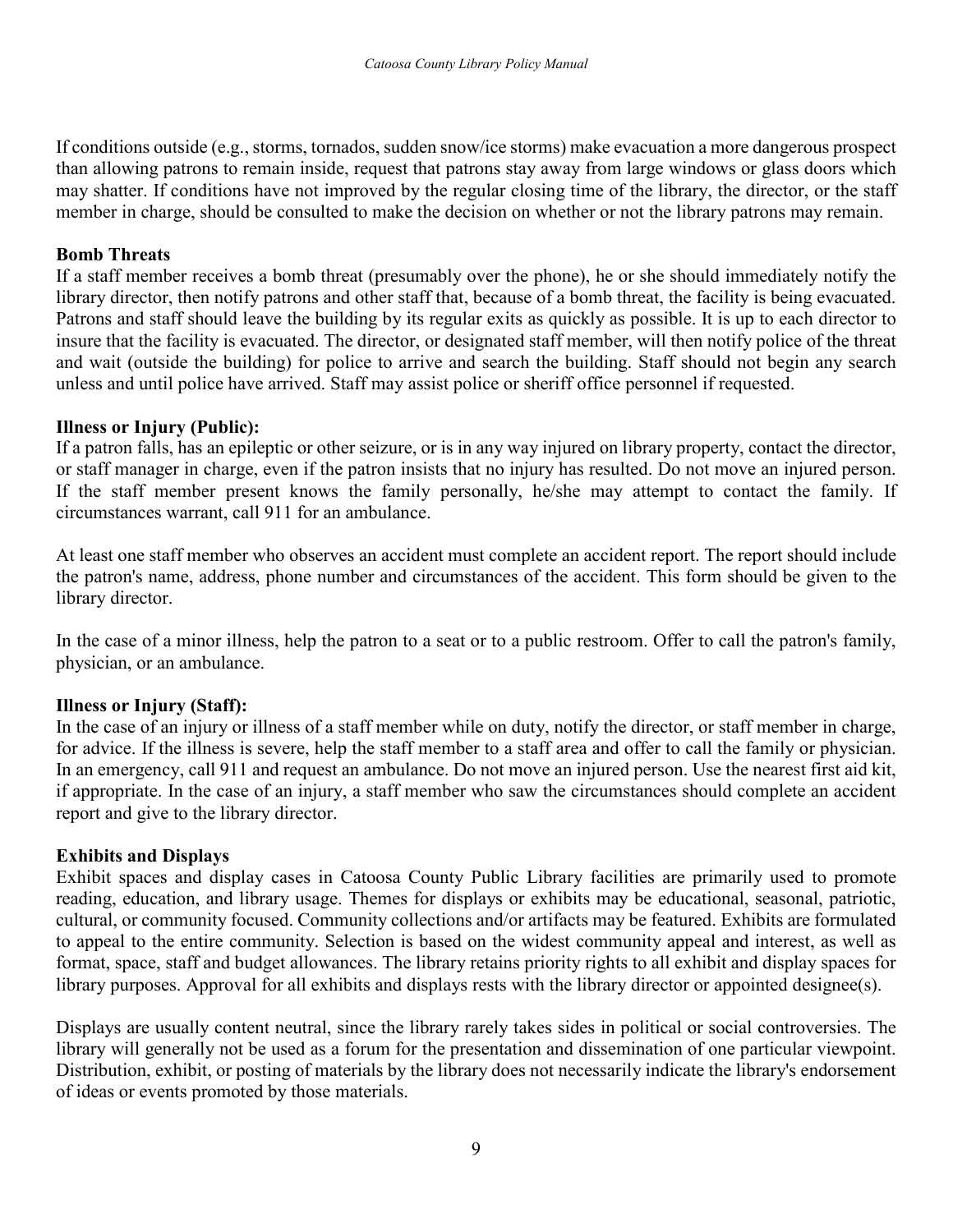The library assumes no liability in the event of damage, destruction, or theft of a display.

Exhibits generally will be maintained for no longer than one month.

Items or information loaned for exhibit by organizations or individuals will be acknowledged within the exhibit if the organization or individual provides identification material.

The library does not provide display equipment (e.g., pedestals, easels, mounting boards) except for Artist of the Month exhibits. Exhibits meeting the library's criteria but requiring special display equipment will be accepted only when the lender can provide this equipment. The library will not provide storage space for exhibits.

#### **Multi-purpose Room**

The Catoosa County Library multi-purpose room houses some of the library computers and may not be available for community meetings.

#### **Conduct in Library for Patrons (Adopted 03/12/2015)**

The Catoosa County Public Library is supported by the taxes of the people of Catoosa County who expect our facility to be a clean, comfortable, and safe place for selecting materials, reading, researching, studying, writing, and attending programs and meetings. To this end, the Library is responsible for establishing rules of conduct to protect the rights and safety of Library patrons, volunteers, and staff, and for preserving and protecting the Library's materials, equipment, facilities, and grounds. In addition, the Library has a strong commitment to intellectual freedom and to freedom of access to information.

Violence in the workplace and in society is increasing at an alarming rate. All county library employees, library staff, library patrons, library volunteers and officials must understand that Catoosa County Government and Catoosa County Public Library clearly denounce violence and all forms of physical harassment - such behavior will not be tolerated.

Catoosa County Library employees and staff are to report any threats of violence they anticipate, observe, or experience.

Enforcement of these rules will be conducted in a fair and reasonable manner. Failure to comply with the Library's established rules, regulations, and policies could result in removal from the premises and exclusion from the Library for a period of time at the discretion of the director. Violations could also result in the restriction and/or termination of Library privileges, including the use of Library computers and other equipment.

For the safety of patrons, volunteers, and staff, and the protection of Library property, the following actions are only examples and are not all-inclusive of conduct not allowed on Library property:

- 1. Engaging in any activity in violation of Federal, State, Local or other applicable law, or Library policy.
- 2. Being under the influence of, or possessing alcohol; illegal substances or illegal drugs and selling, using, or transferring to another individual.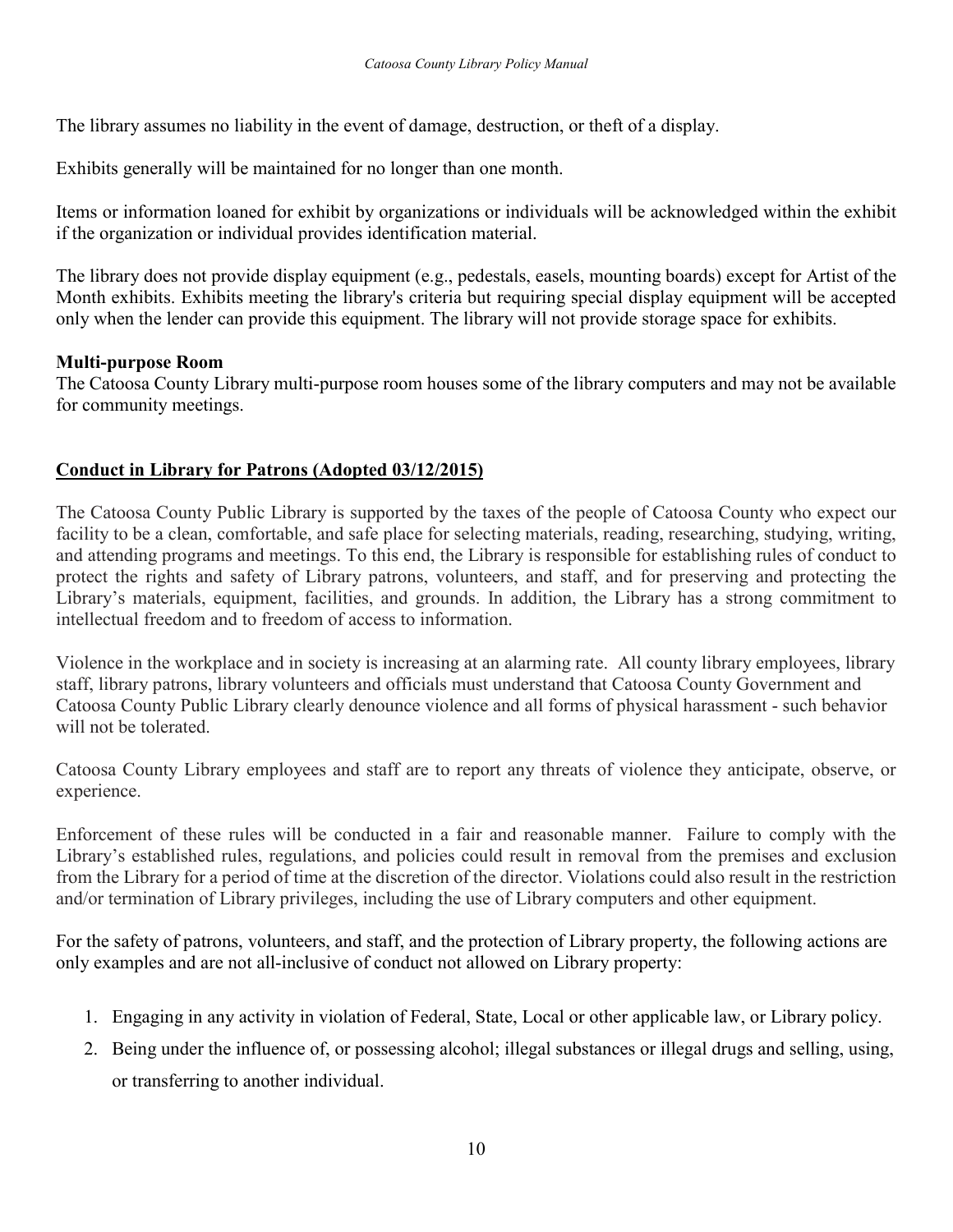- 3. Verbally or physically threatening or harassing other patrons, volunteers, or staff, including use of profanity, stalking, staring, lurking, offensive touching, and obscene acts such as sex acts and indecent exposure.
- 4. No for profit activities.
- 5. Stealing, damaging, altering, or inappropriately using Library property in Library facilities or on Library grounds, including computer hardware and software, printers, copiers, phones, and other equipment. Library outlets cannot be utilized to charge electronic devices for non-research purposes.
- 6. Trespassing in nonpublic areas, being in the Library without permission of an authorized Library employee before or after Library operating hours.
- 7. Fighting or challenging to fight, running, pushing, shoving, or throwing objects.
- 8. Creating disruptive noises, such as loud talking, screaming, or banging on computer keyboards.
- 9. Using audible devices without headphones or with headphones set at a volume that disturbs others. Using cell phones, pagers, and other communication devices in a manner that disturbs others.
- 10. Using restrooms for personal grooming such as bathing or shampooing, shaving, haircuts, doing laundry, or changing clothes. Taking library materials into restrooms.
- 11. Loitering or panhandling upon library property.
- 12. Smoking, chewing, and other tobacco use; including "vapor" devices or smoking of any kind in Library facilities.
- 13. Entering the Library barefoot, without a shirt, with offensive body odor or personal hygiene, or being otherwise attired so as to be disruptive to the Library environment. *Complaints must be directed to library management personnel.*
- 14. Consuming food in public areas of the Library other than meeting rooms unless pre-approved by library administration.
- 15. Using wheeled devices in Library buildings is limited to wheelchairs, walkers, strollers and or any other medically necessary device(s).
- 16. Lying down or sleeping in the restrooms or on any floor, couch, table, or seat in the Library. Blocking aisles, exits, or entrances with personal possessions or by sitting or lying down in them. Leaving unattended items in the Library.
- 17. Neglecting to provide proper supervision of children.
- 18. Bringing pets or animals, other than service animals necessary for disabilities, into the Library, except as authorized by the Library Director.
- 19. Distributing or posting printed materials or literature without prior approval by the Library.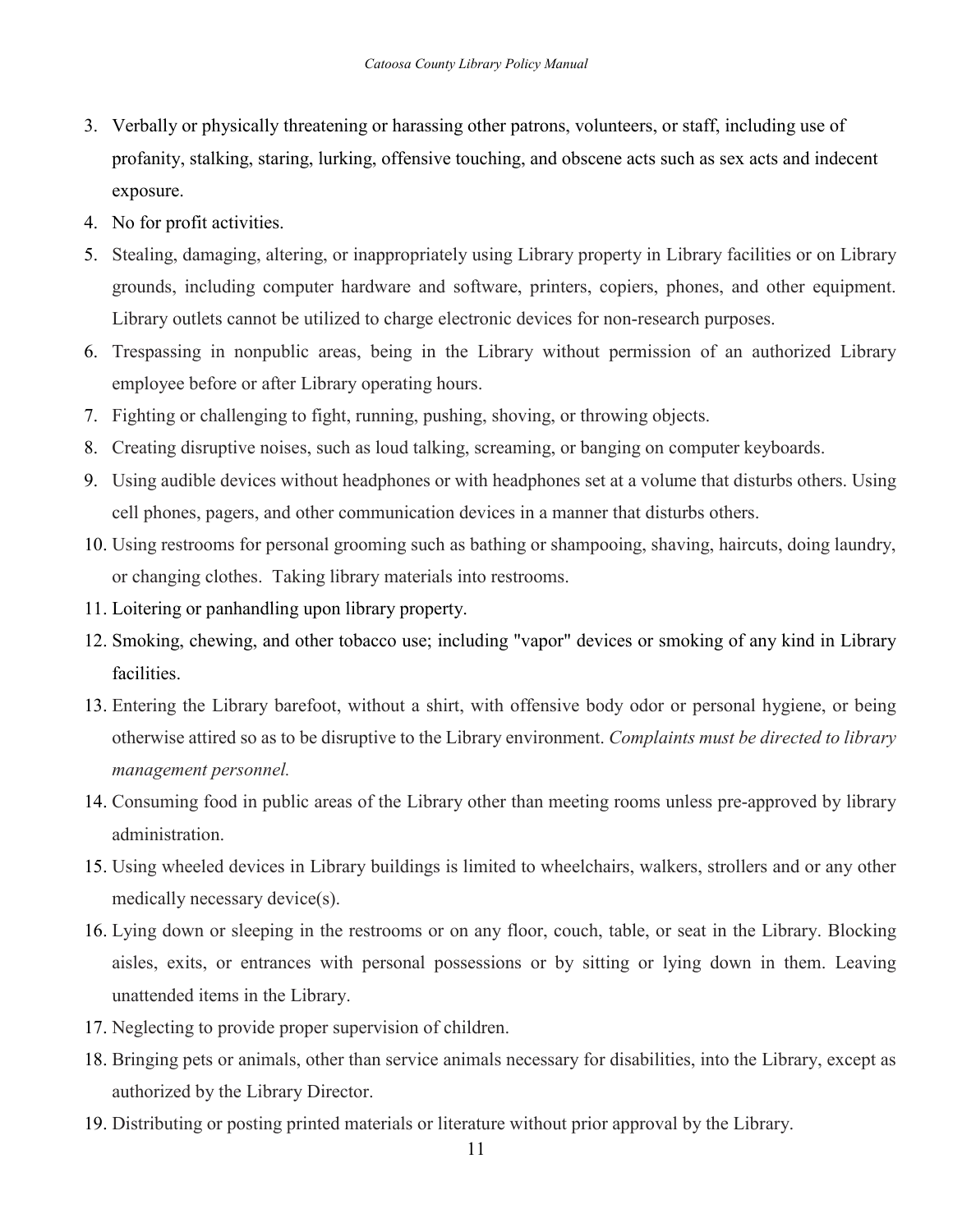- 20. In addition, the Library does not allow unapproved solicitation, petitioning, or panhandling, distributing literature, sales of goods or services, or similar types of appeals by members of the public on library property.
- 21. Unauthorized or unscheduled group meetings.

#### **Public Notices**

The Catoosa County Library permits the posting of notices, advertisements, promotional materials, brochures, or flyers advertising activities or services sponsored by non-library groups only in designated areas specified in the library. The location and distribution of such materials will be at the discretion of the library staff, and materials placed without permission in the library will be discarded. Staff may remove items which are deemed to be inappropriate under these guidelines, out of date, or deemed no longer useful.

Political positions may not be generally posted or advertised, unless they relate to library support or operation. Similarly, no rally-type behavior will be permitted on library premises without library board authorization.

No organization or individual shall be permitted to place in the library a box, receptacle, or canister which solicits donations, nor shall any poster or display be permitted which advocates or solicits consideration of any product or item sold unless it is part of a library-sponsored/approved effort.

#### **Unattended Children on Library Property**

Parents are responsible for their children's behavior while on library property. Liability and library policy will not allow the library to accept responsibility for the care and safety of unattended children in the library, or of children who leave a library building or its grounds. Therefore, it is library policy that all children under the age of 12 must be accompanied by a responsible adult while in the library. For their safety children are subject to library policies.

The library will not be responsible for children left on library property at any time. Parents should be aware of library hours, which are posted near the front entrance. The staff will call the appropriate Police Department or Sheriff's Office to pick up children left at the library.

#### **Responding to Disruptive Conduct**

Persons who persist in disapproved conduct or who refuse to leave the library buildings and grounds when requested will be subject to appropriate legal action. Staff may call the appropriate Police or Sheriff's Department for assistance in any circumstances in which they feel such assistance is warranted.

#### **Theft**

The library is not responsible for articles stolen from a patron or staff member while in a library branch, on the grounds, or in library parking lots. If a theft does occur, however, the staff member who learns of the theft should notify the branch manager, director, or associate director. Staff should assist patrons wishing to report thefts to the police in any way possible.

#### **Meeting Room and Patio ("The Porch") Use Policy**

The Catoosa County Library (CCL) provides meeting room and patio space, "The Porch," for library sponsored or co-sponsored programs as well as service to the community for use by nonprofit organizations and government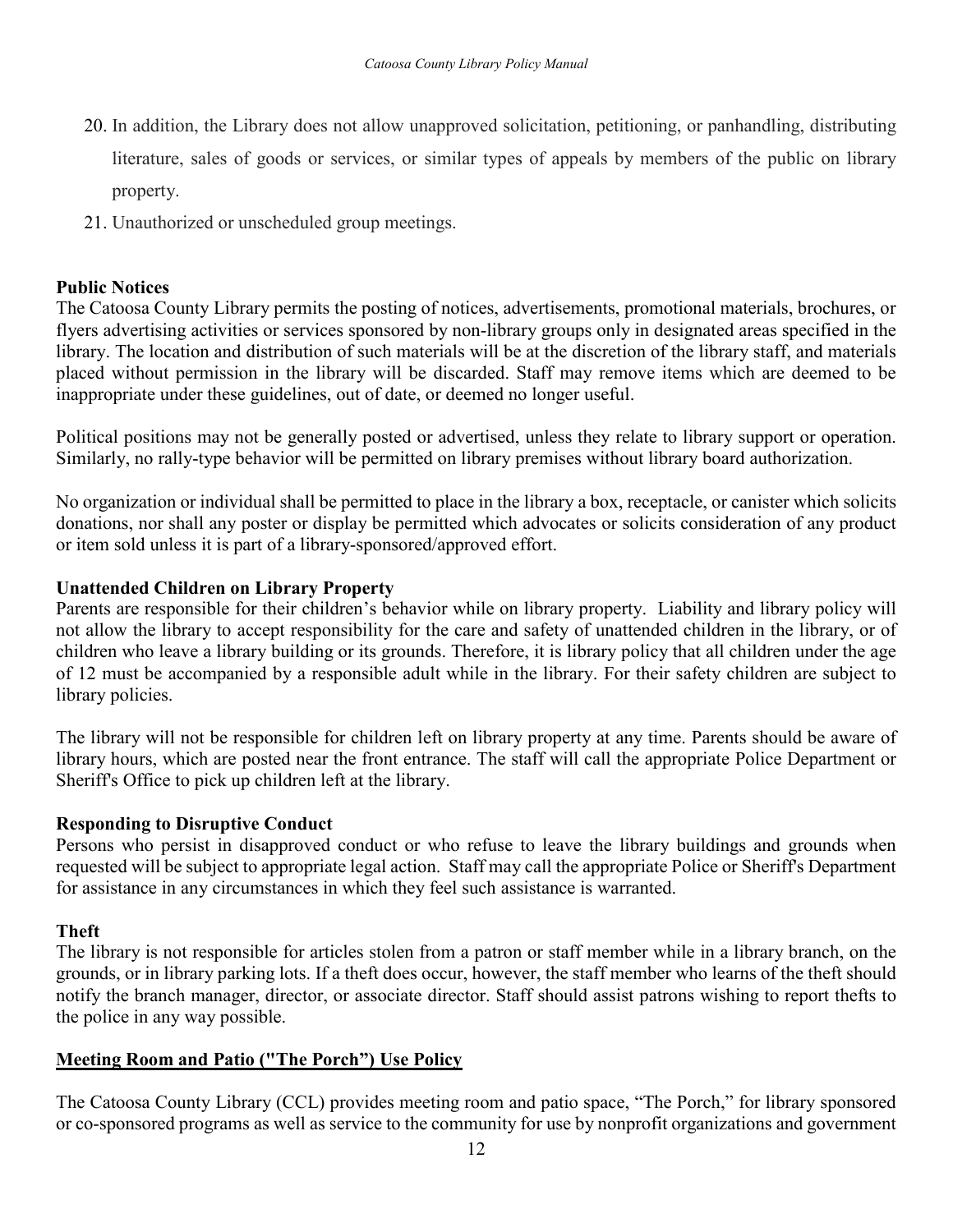or public education agencies. This is a community resource, providing a place for people to gather for cultural, civic, intellectual and informational educational engagement. Priority for use will be given to library-related and county government programs and those co-sponsored by the library. The library may set aside certain times for library-related programs. CCL reserves the right to deny applications for use to eligible organizations based on the availability of space, staff coverage and frequency of use.

Approval does not constitute a "co-sponsoring" relationship and should not be represented to the public as such. No implications can be made through written material or media relations that CCL is sponsoring the event. Authorization for the use of CCL's facilities does not reflect endorsement by the Library of any particular program, position, or purpose of any person or organization.

Donations are greatly appreciated. To donate please make checks payable to the Friends of the Catoosa County Library. Suggested donations are:

- \$25.00 for 2 hour events or under
- \$50.00 for 2 hour events and over

## **Eligible Organizations/Individuals:**

Space may be reserved for such events as workshops, conferences, institutes, book discussions, training, touring exhibits, and programs. Examples of organizations and permitted users are as follows: Friends of the Catoosa County Library, educational, civic, cultural, and governmental (group sponsored by city, county, state or federal agency).

## **Non-Eligible Organizations/Individuals:**

Library meeting room and/or The Porch may not be used for:

- Commercial purposes, solicitation of business, or non-CCL fundraising
- Political campaigning on behalf of, or in opposition to, any candidate for elected public office. \*\*\*Political forums are allowed.
- Any illegal or potentially hazardous activity or programs that would be disruptive to CCL or endanger the safety of CCL staff.
- Personal reasons, such as family reunions, wedding receptions and similar events. \*\*\*Unless approved by library administration\*\*\*
- One-on-one meetings of any kind, for example one-on-one tutoring. \*\*\*Unless approved by library administration\*\*\*

## **Procedures and Guidelines:**

Library meeting room/The Porch are maintained primarily for use by CCL, and use of rooms for Library purposes takes precedence over all other uses. For times when a meeting room is not needed by CCL, requests for use are considered on a first-come, first-served basis and subject to the following procedures and guidelines:

#### **Reservations and Approvals:**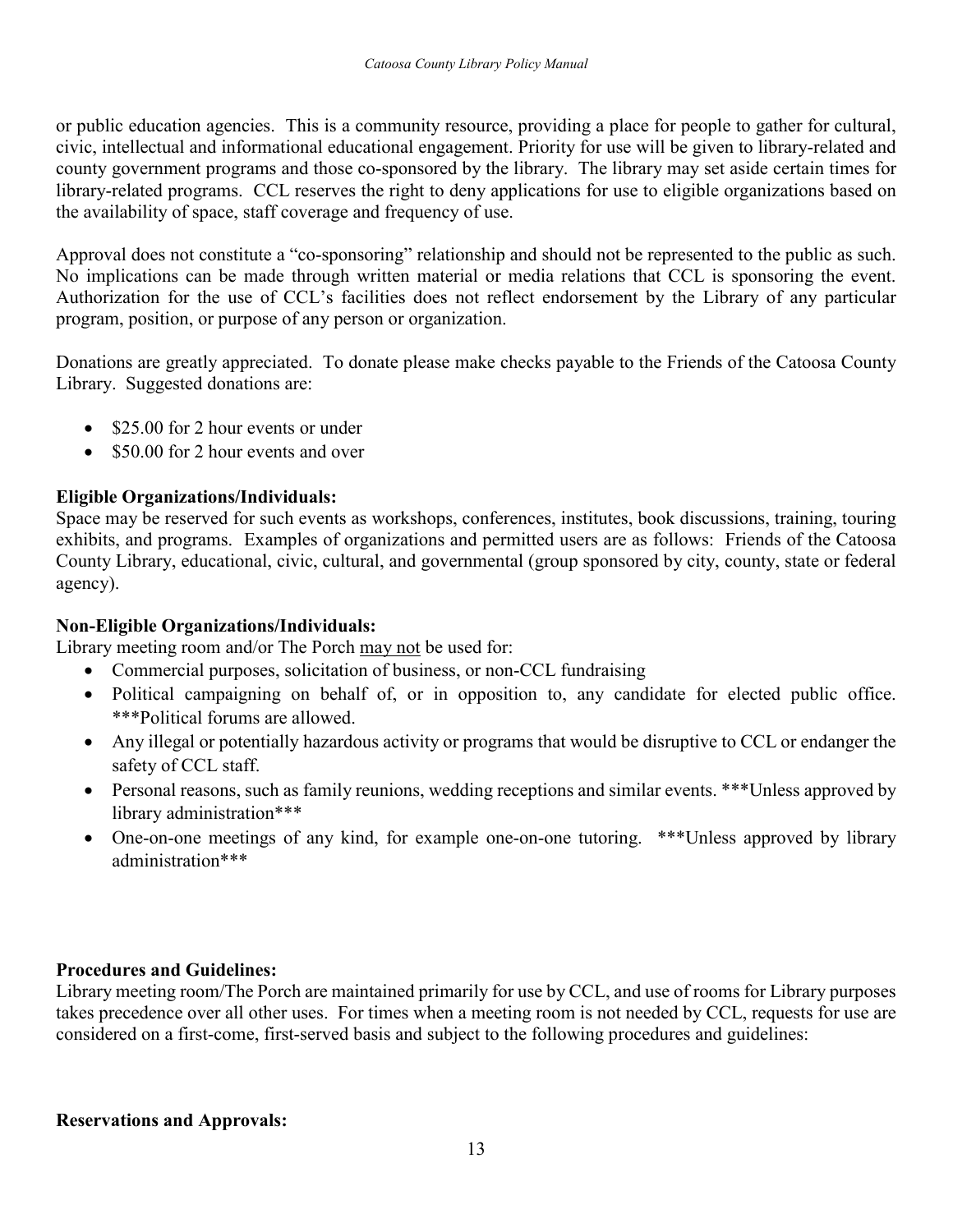- A **Meeting Room/Porch Reservation Form** found at the end of this manual must be completed and signed in advance by the adult (18 years or older) representative of the requesting organization. They can be faxed, mailed or e-mailed to CCL care of Meeting Room/Porch coordinator or designee.
- Phone reservations are accepted from previously approved groups.
- All applications have to be approved by the Director or his or her designee. All applications should be submitted at least two weeks prior to the meeting date. There is no "same day" approval for groups unless the group has been previously approved.
- Groups wishing to meet on a regular basis must confirm prior to each need. CCL may not accept multiple reservations at any time from any group, unless the group is CCL sponsored.
- Meeting Room/Patio applications must be updated annually.
- Meeting rooms can only be used during the library's regular business hours.
- CCL will NOT supply any materials for meetings. A/V equipment may be available for use in the meeting room, if requested in advance on the reservation form, but is not guaranteed.

## **Restrictions:**

- Attendance may not exceed the meeting room/patio's capacity.
- Meetings/programs with minors must be supervised at all times by the adult responsible for the room/patio reservation.
- Tables and chairs may be rearranged for meetings but the room/patio must be returned to its original condition afterword.
- All programs and meetings must be free and open to the public with the exception of fundraising programs that generate financial support exclusively for CCL. NO admission fee may be charged and only voluntary donations may be collected. Groups may charge for materials used in the program or allow membership dues to be collected, but no other money transaction may be made.
- No food is permitted unless requested in advance on the reservation form. If permission is granted, certain restrictions still apply: no alcohol or flames/heating elements are allowed on CCL property. All refuse must be left in waste containers or taken by the sponsoring group.
- Groups using the meeting room and/or The Porch are requested to end programs at least 15 minutes prior to closing time of CCL.
- No group may assign its reservation to another.
- All groups assume full responsibility for the group's behavior and any damages to the facility or equipment which may occur while using the facility.
- Notice of cancellation should be made to the library as soon as possible. Failure to appear 30 minutes after scheduled times may result in forfeit of reservation.
- Future use of the meeting room/patio may be restricted or denied for any violation of the rules.

## **Equipment:**

Use of CCL equipment must be requested when reserving the meeting room or patio. CCL staff is not available to work the equipment.

- 1. The following CCL equipment is provided at no charge.
	- a. Tables
	- b. Chairs
	- c. Podium
	- d. TV/VCR/DVD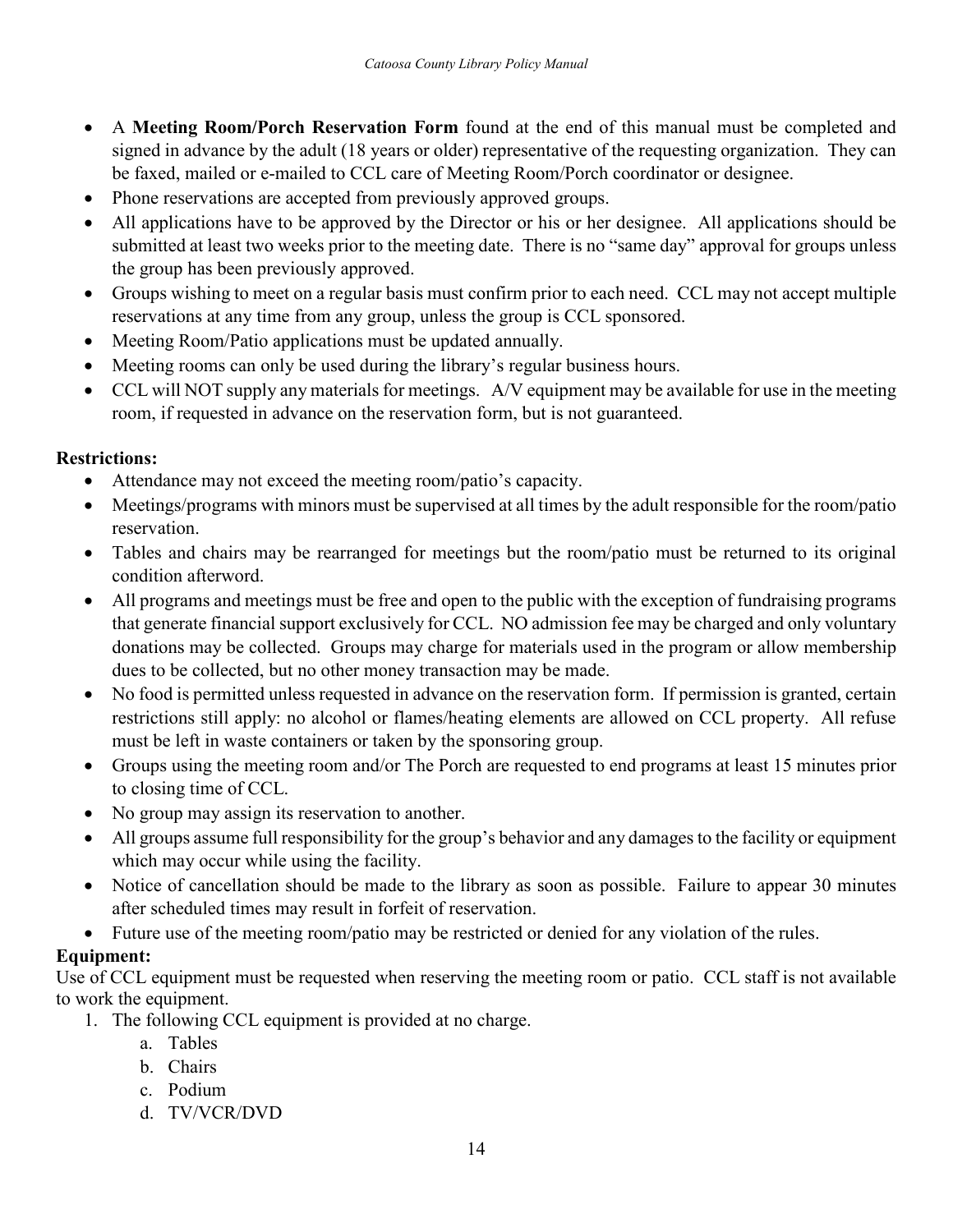- e. Projector
- f. Wireless Internet
- 2. CCL will assess fees if library equipment or property is damaged or if special cleaning is necessary after the meeting.
- 3. The library is not responsible for the loss of and/or damage to equipment owned by the group. CCL cannot store equipment or supplies belonging to a group.

## **Additional:**

- No group may use the CCL logo in promoting or advertising its meeting without the CCL's permission.
- No group may list the address of CCL as its mailing address.
- Issues regarding both the Meeting Room/Patio, "The Porch," Policy and/or the content of programs or events in the meeting room should be addressed in writing to the Director of the Catoosa County Library for review.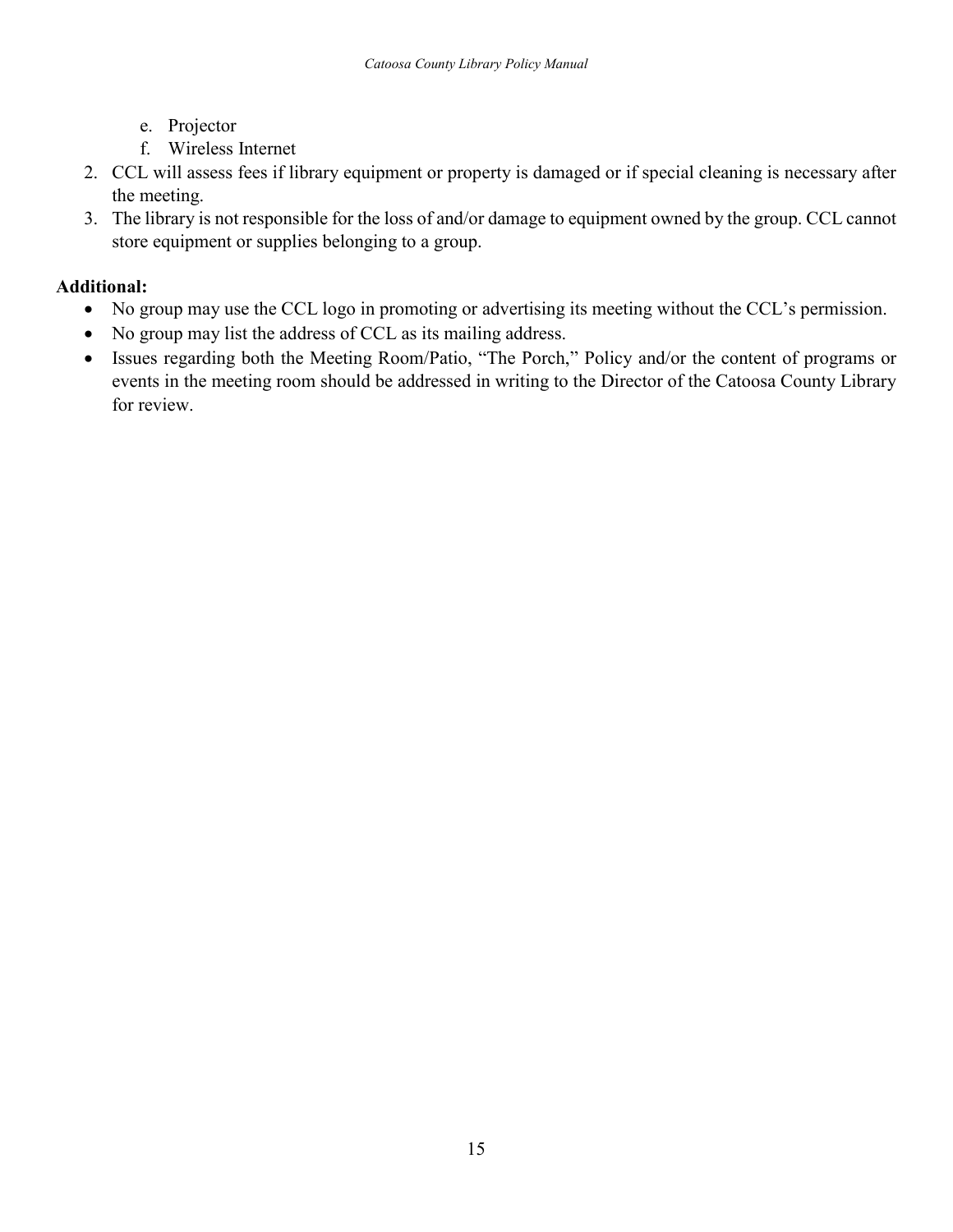## **III. Materials Use Policies**

#### **Access to Library Materials**

The Catoosa County Library believes that free access to information is essential to a free society. Library staff cannot make a judgment as to what is suitable reading for any person, particularly a child. The only person with the authority to guide or restrict a child's use of library materials is that child's parent or guardian. Accordingly, there are no public areas in the Catoosa County Library which are restricted from children, and all materials are openly shelved.

We know, however, that some parents wish to restrict their children's borrowing and cannot always accompany them to the library. On request, a child's parent or guardian (and only the parent or legal guardian) may restrict his or her child to checking out materials designated for juvenile borrowing only.

Our library serves a diverse population of many ages, ethnic groups, and educational levels, with many different values and needs. We try to provide the widest possible variety of informational and recreational resources to meet these needs. We want you to know that there are materials in the library that you may not consider suitable for all age groups. We encourage you to be actively involved in your child's reading and to monitor the materials they read, whether these are from the library or any other source.

Families are responsible for deciding which materials in the library are appropriate--or inappropriate--for individual family members. A public library may neither set nor enforce values for the families it serves. We strongly urge you to judge all of our books, videos and audiotapes by your own values, decide who in your family may use the material, and determine the appropriate level of supervision necessary to enforce these decisions.

#### **Borrower Registration**

Library cards are free to all residents of Georgia. Persons who attend school, own property or are employed in Georgia are eligible for a free PINES card. Patrons of both PINES and non-participating Georgia public libraries may receive a PINES card. Users from non-participating Georgia libraries shall have the same privileges as PINES users. Most PINES cards are valid for 2 years.

Property owners who do not reside in Georgia may be required to show proof of ownership, such as a tax bill or deed. Persons employed in Georgia or attending school in Georgia may be required to show proof of employment or enrollment.

Out-of-state cards are available to persons living outside Georgia who do not meet the above criteria for a \$25 annual fee, payable at the time the card is issued. A temporary card is available for a \$12.50 charge and is good for 6 months.

Signing a PINES card application denotes acceptance of responsibility for lost or damaged materials.

There is no minimum age for a child to receive a PINES card. A parent or legal guardian may register a child. Parent or guardian must show proper ID to register a child. A parent or guardian must sign the application for all children under 18. Signing a child's PINES card application denotes acceptance of responsibility for all fines, lost or damaged materials charged on that card.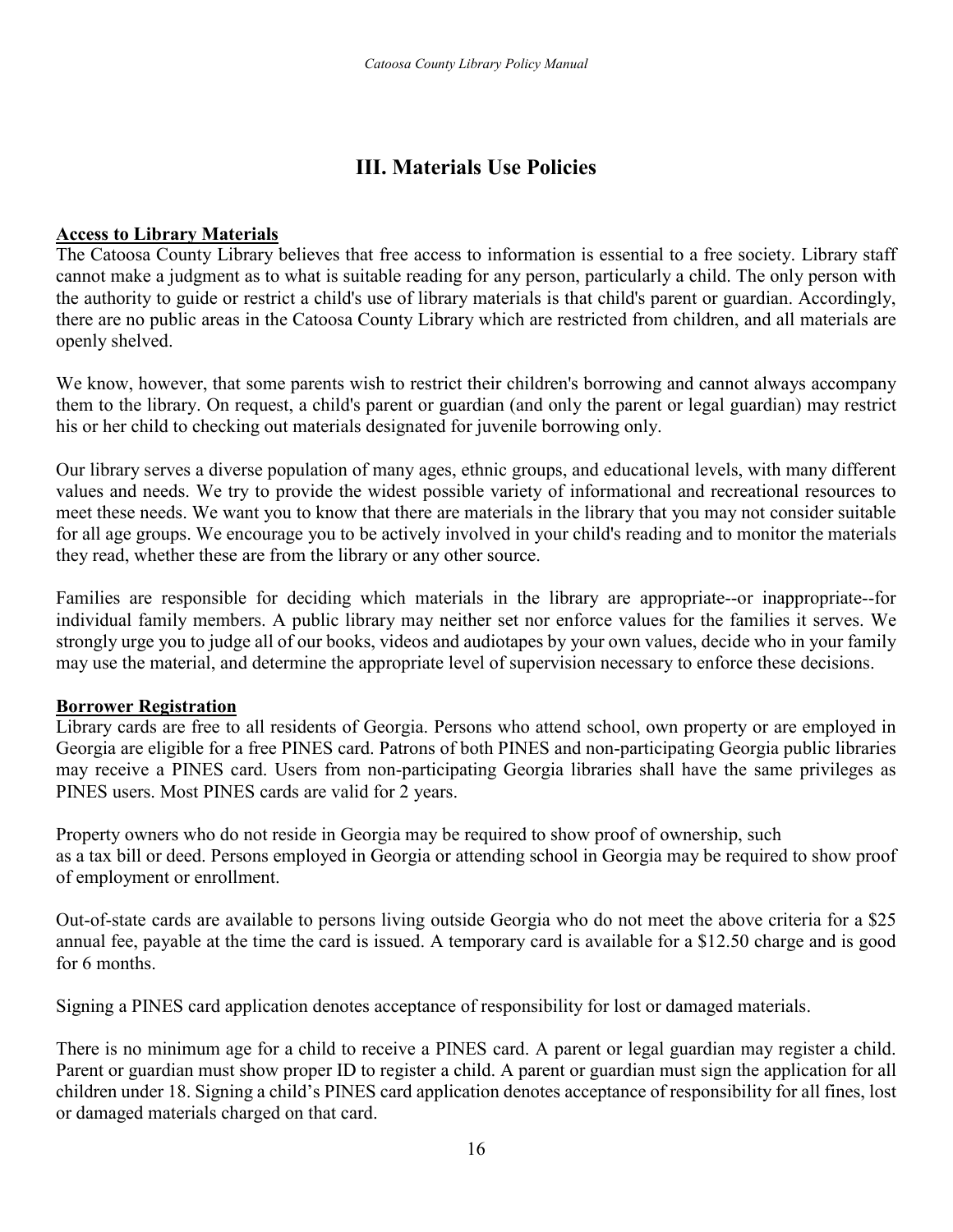A library card is required in order to check out materials.

Proper identification must be presented to register.

An applicant for a new card is required to provide proper ID, which includes current local address. Acceptable ID for a PINES card: a)photo ID showing current local address, OR b)photo ID and one item from approved list (see below) showing current, local address (if photo ID does not have correct address), OR c) TWO (2) items from approved list showing current, local address. Acceptable ID includes valid driver's license, valid voter registration card, checks with pre-printed addresses, a utility bill, tax receipt or other piece of mail that shows the user's name and present address. The registering library is responsible for ensuring that a correct address is obtained.

Applicants for a card must complete and sign an application form, available at any PINES participating library's circulation desk.

Parents or guardians of children under the age of 18 must sign their child's application.

The charge for a replacement PINES card is \$2.

For more in-depth information please refer to the PINES Circulation Policies, August 2006.

#### **Borrowing Periods**

Please refer to the PINES manual for information on Circulation Periods for library material.

Patrons may return materials to the front desk during library hours or use one of two outdoor book drops which are also available for patrons to return items when the library is closed.

## **Confidentiality of Patron Records**

The circulation and similar records of Catoosa County Library which identify the user of library materials shall not be public records but shall be confidential and may not be disclosed except to members of the library staff in the ordinary course of business; (2) upon written consent of the user of the library materials or the user's parents or guardian if the user is a minority or ward; or (3) upon appropriate court order or subpoena. All requests for such information shall be addressed to the library director. (Georgia Code, 24-9-46)

## **Interlibrary Loan**

## *Lending*

The library accepts ILL requests online via OCLC; paper requests via mail or fax (ALA or equivalent). Loan period for ILL materials is set by the lending library. We normally allow 30 days when we lend. New books, reference books, periodicals, and microforms are not generally available for lending. Renewals are at the discretion of the lending library, but may not generally be expected.

There is no charge to the borrowing institution for books. Charges for copies are as follows:

• Photocopies: \$.25 per page, \$.25 front and back, \$.50 (11 x 17)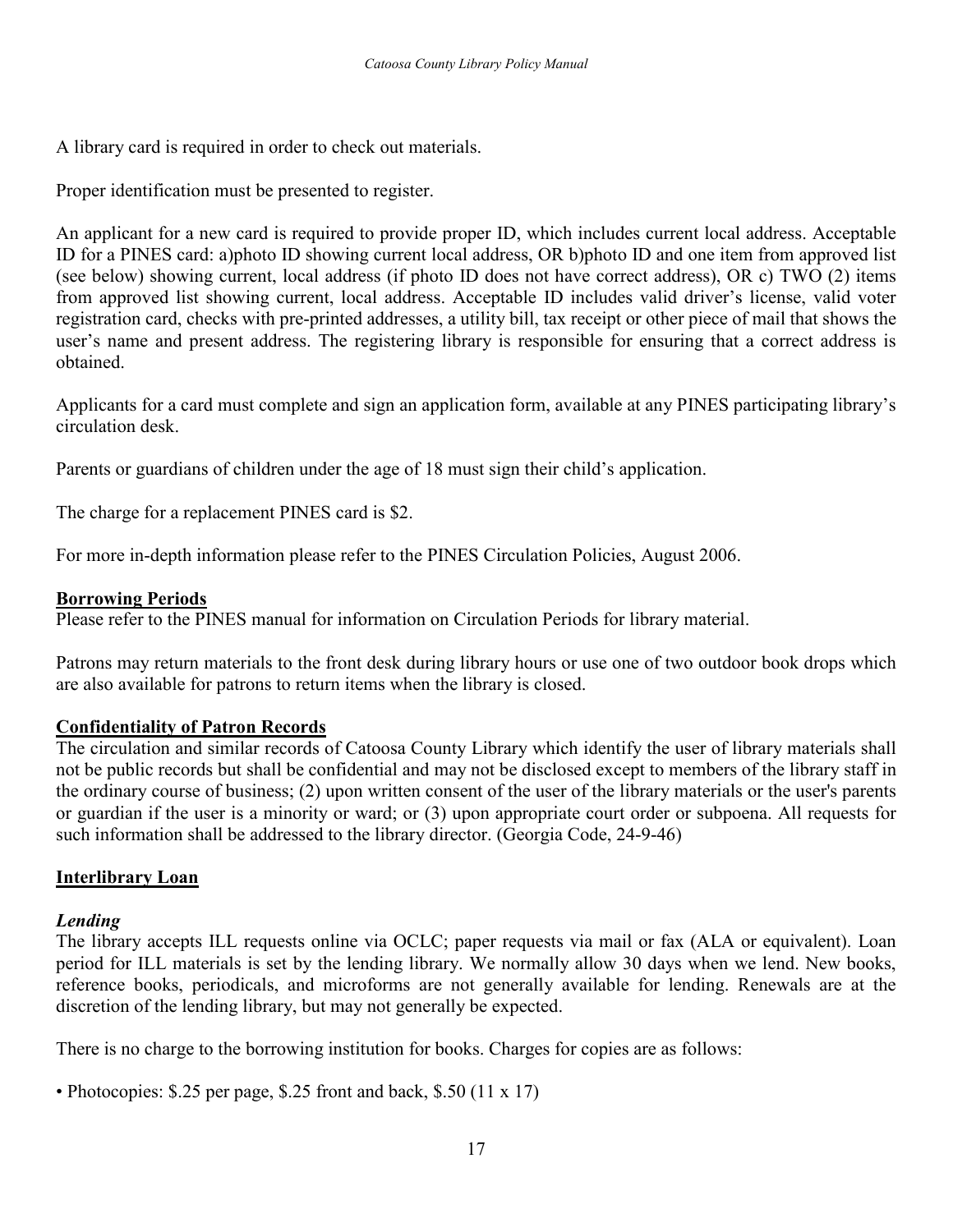• Fax Copies: \$1.00 per page

Reciprocal agreements with specific institutions may be negotiated on a case-by-case basis.

#### *Borrowing*

The library will make an effort to find and acquire for loan any item requested by a patron. There is no fee for this service; however, patrons will be asked to reimburse the library for the actual cost of postage on the items they borrow and/or any fees charged by the lending library. Patrons will also be held responsible for any items damaged or lost, except items lost in transit between libraries.

#### **Overdue, Lost, or Damaged Materials**

To encourage prompt return of materials, the PINES libraries have established a schedule of fines and fees as penalty to those patrons who fail to return materials by their due dates. PINES grants a one-day grace period, so that materials returned one day after the due date do not accrue a fine. Once the one-day grace period has passed, fines will include the charge for the grace day.

Please refer to the PINES Manual for information on Circulation Periods and Renewals, and overdue fines on overdue fines for library material.

If an item is "lost" the price of the item, plus an options processing fee of up to \$10, will be assessed to the patron's card. Lost items may be paid for at any PINES library. Payments for lost or damaged materials will be returned to the owning library. These payments must be remitted monthly.

Patrons are responsible for all library materials checked out to them, including audio and videos damaged by equipment. The library is not responsible for damage to patron equipment that might be caused by library material. If repairs or rebinding is necessary, the cost is charged to the patron.

Books or tapes that are lost or so badly damaged that they cannot be repaired will be charged at the current replacement cost. The replacement cost is determined by consulting vendors used by the library for the exact material. If the exact material is not available, the cost listed in the item record will be used. Library staff will determine whether to replace the item with a duplicate, similar or different item. If, at a later date, a patron finds a lost item for which they have already paid the library's replacement cost, no refund will be given.

Parents are responsible for items checked out by their children. If a child loses or damages a library item beyond repair, it is the parent's/guardian's responsibility to pay for the item(s).

#### **PINES Policies and Use Policies**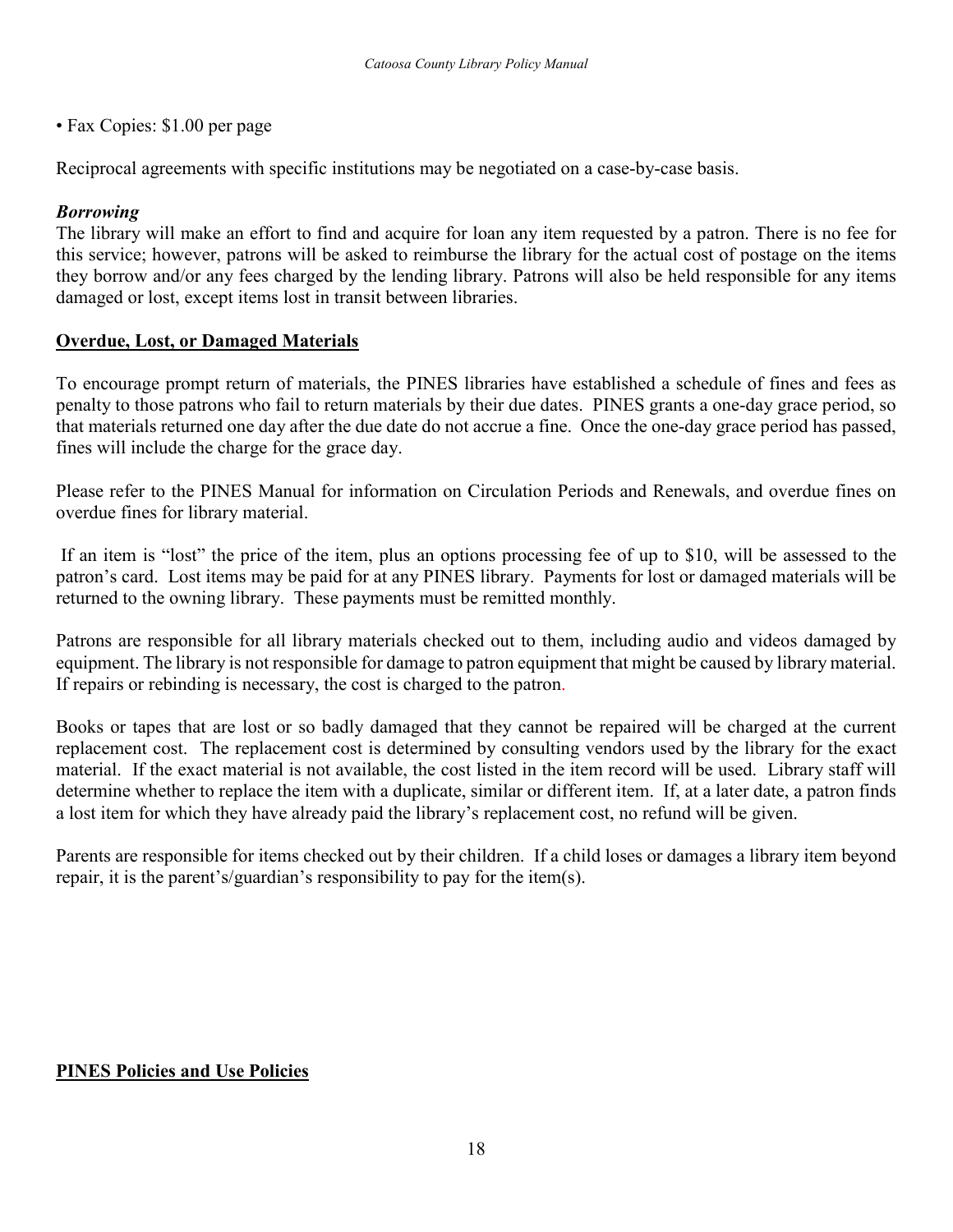Refer to the *PINES Circulation Policies and Procedures Manual*, produced by Georgia Public Library Service. This manual is updated and revised on a regular basis and made available by GPLS. The Library adheres to all PINES Policies and Procedures as outlined in the latest version of the Manual. This manual is available as a separate portion of the Catoosa County Policy Book.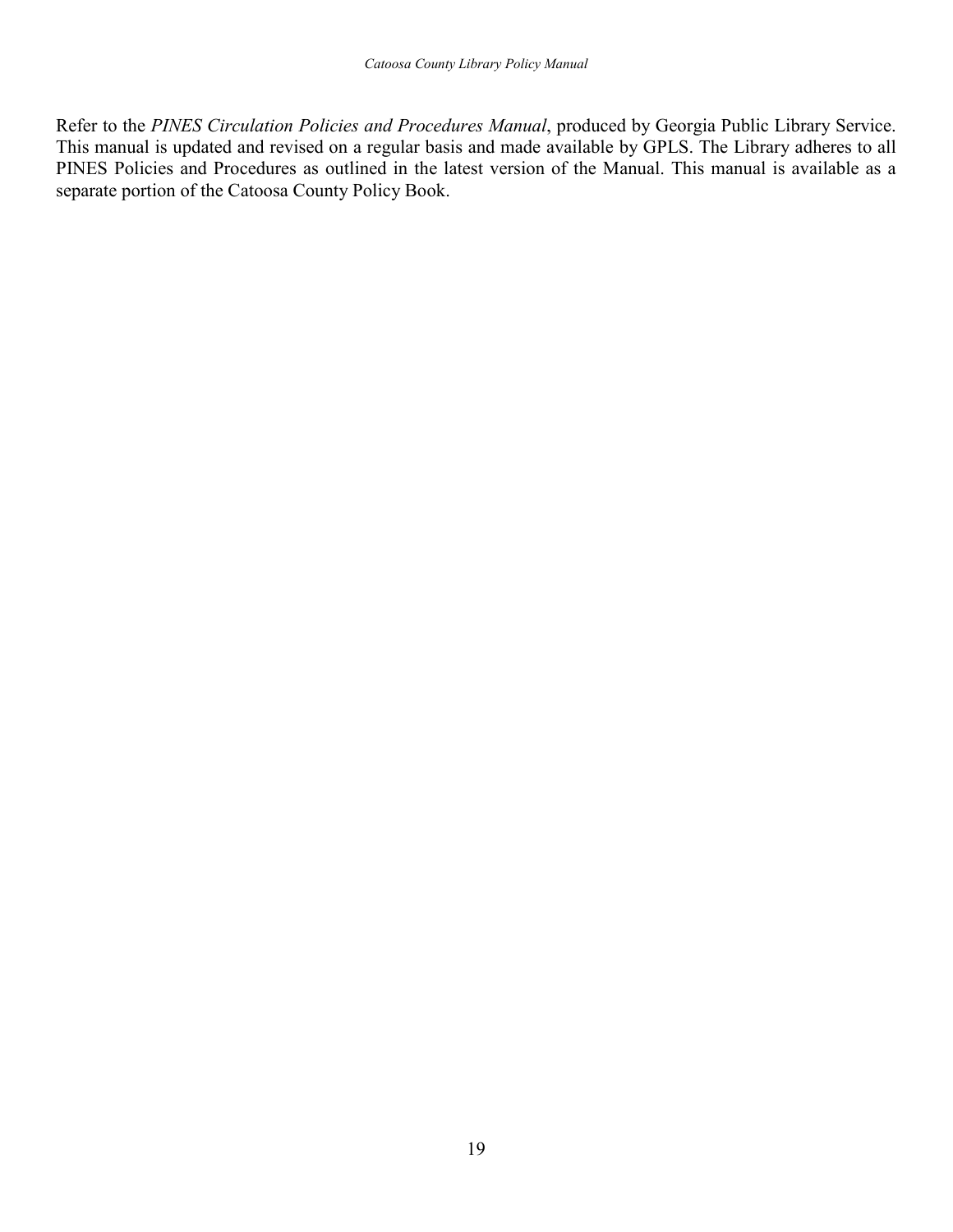## **IV. Administrative Policies**

## **Capital Assets**

All capital assets are owned by the Catoosa County Government. Catoosa County Library will maintain an upto-date record of all capital assets owned by the library, showing date purchased, amount paid and from whom purchased. Ownership records for books and other materials will be maintained on the library's computer catalog and shelf list.

Items may be removed from the inventory when they are no longer useful. Upon approval of the Board, disposition of these materials will be either through surplus public auction or sale, sealed bids, or donation to Friends of the Library for their sale.

## **Gifts**

Monetary gifts to the library are gratefully accepted. Gifts of money or of stocks, bonds, endowments, estates, land, etc., will be accepted, providing conditions of such gifts are acceptable to the Catoosa County Commission. If no purpose is specified for donated funds, they will be used at the discretion of the board to enhance library services or collections, for the operational reserve fund, or for capital improvements.

Gifts of personal property, art objects, portraits, antiques, and other museum-type objects are not generally considered acceptable gifts for a library, and the Catoosa County library board may refuse such gifts.

The library reserves the right to refuse gifts of any kind if the library board decides that conditions for its acceptance are not compatible with the library's mission or cannot reasonably be met.

The appraisal of gifts to the library for tax purposes is the responsibility of the donor. The acceptance of a gift that has been appraised by a donor or third party does not constitute the library's endorsement of the appraisal.

## **Open Records**

Under Georgia's Open Records Act (O.C.G.A., 50-18-70), "All state, county and municipal records, except those which by order of this state or by law are prohibited from being open to inspection by the general public, shall be open for a personal inspection of any citizen of this state at a reasonable time and place; and those in charge of such records shall not refuse this privilege to any citizen."

The definition of a "public record" which is available for inspection and copying by any member of the public has been broadened to include all documents, papers, tapes, or similar material "prepared and maintained or received in the course of the operation of a public office or agency." When a request for a particular record is received pursuant to the Open Records Act, almost everything is included within the broad definition of "public record," unless a specific exception is contained in the law. Some records are not available for public inspection and copying pursuant to exceptions under the Open Records Act, specified in O.C.G.A., 50-18-72.

If the projected cost to produce the requested documents exceeds \$25, the library must provide an estimate of any copying/administrative charges for responding to the request. O.C.G.A. § 50-18-71(d). The library must notify the requestor of the estimated charge prior to fulfilling the request. The library may collect a uniform copying fee of up to 10 cents per page for letter- or legal-sized copies. O.C.G.A. § 50-18-71(c)(2). For the production of electronic records, the library may charge the actual cost of the media on which the records are produced. Reasonable charges for search, retrieval, and other direct administrative costs may be collected. O.C.G.A. § 50-18-71(c)(1). However, the hourly charge shall not exceed the salary of the lowest-paid full-time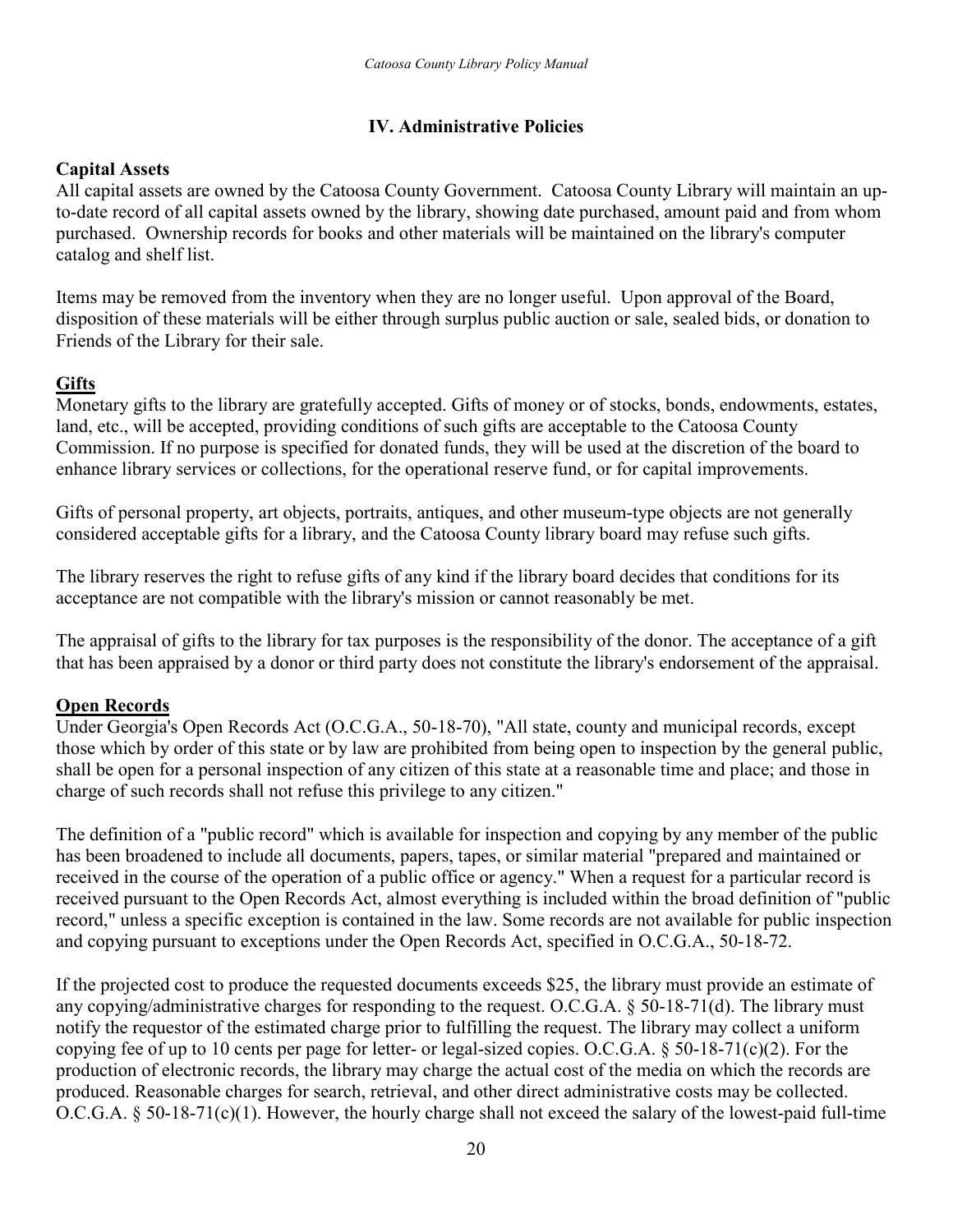employee with the requisite skill and knowledge to perform the request, and there may be no charge for the first 15 minutes of work. The completed request forms will be maintained in the director's office.

## **Public Relations**

Representatives from newspapers, radio, or television requesting information or materials for a library related article or program should be referred to the Director. The Director may initiate publicity for their programs, activities, gifts, or acquisitions, but is expected to make copies of any reports or releases available to the library board.

## **Purchasing Guidelines**

The Catoosa County Library is authorized to make and enter into such contracts or agreements, for all or any part of the county library, as are deemed necessary and desirable under the provisions of Title 20, Chapter 5, Article 2 of the Official Code of Georgia Annotated.

## **Records Retention**

A general rule to follow when concerned with records subject to audit, is as follows: Cut off files at the end of each fiscal year; hold in current files 1 additional year or until audit is performed; transfer to records storage area; retain an additional 3 years; destroy.

Duplicate records, working papers and other Reference Paper Files are retained until superseded, obsolete, or no longer needed for reference, and then destroyed.

General correspondence is cut off at the end of the fiscal year; held in current files 1 additional year; then destroyed. Correspondence on which action is pending should be carried forward until action is completed. Correspondence pertaining to a specific action, such as a purchase order, invoice, personnel action, etc., should be filed with the purchase order, invoice, personnel records, etc.

Bank Statements, Cancelled Checks, Deposit Slips, and Reconciliations – 5 years Approved Budgets and Requests to Funding Authorities, Audit Reports – Permanently Bids and Quotes - 5 years Grant Applications, Awards, and Financial Records – 5 years after completion Vendor Files (purchase orders, invoices, copies of checks) – 5 years Circulation Records - 3 years; annual statistics permanently Official Minutes of Library Boards, Committees - permanently Personnel Records - 7 years after separation Employment Application Files (not hired) - 2 years General Correspondence - 2 years Accident Reports - 2 years

For other records the library will consult *Retention Schedules for Local Government Paper & Electronic Records* created and maintained by the Georgia Archives.

## Conflict of Interest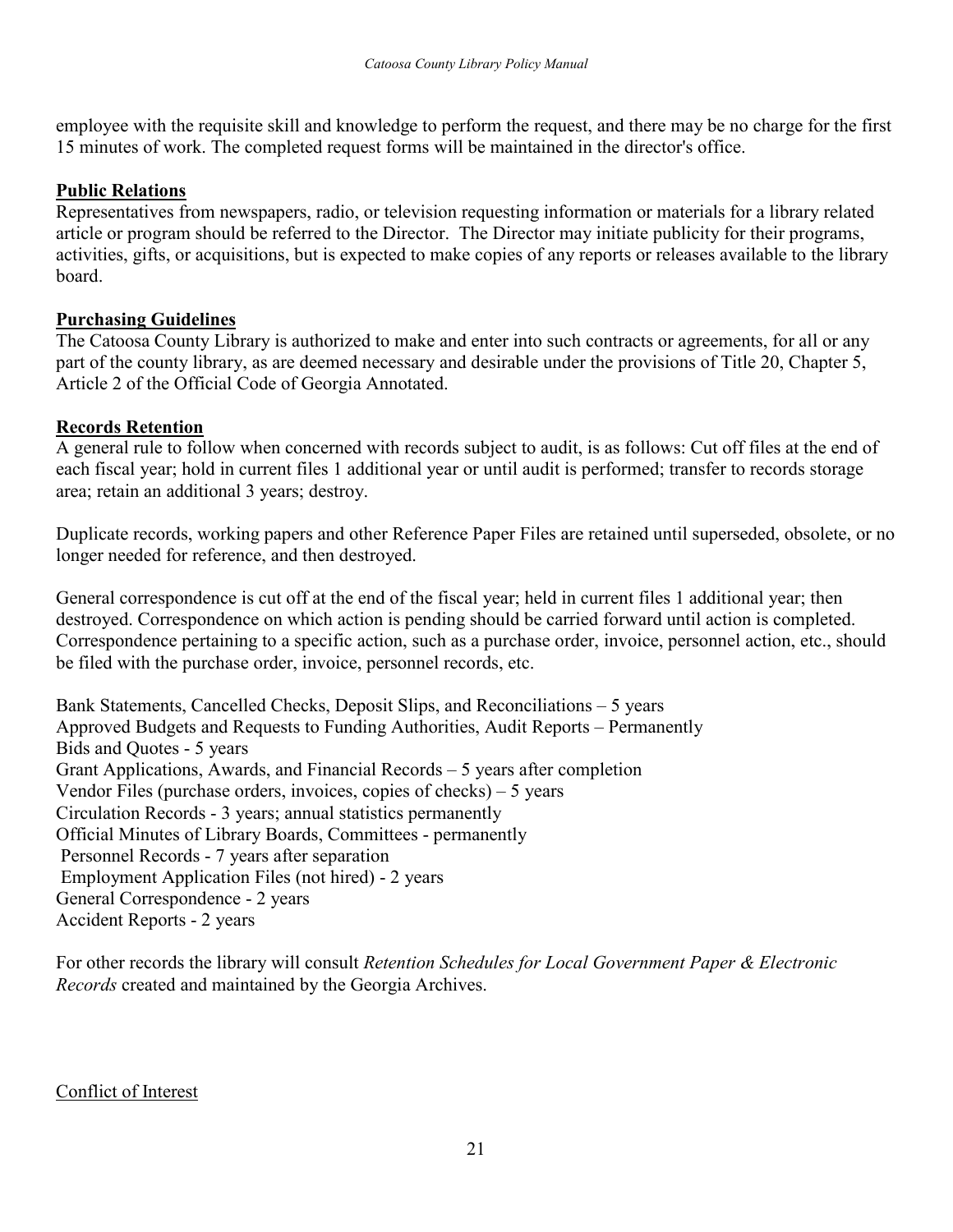Any conflict of interest on the part of any Trustee shall be disclosed to the Board when the interest becomes a matter of Board action. Any Trustee having a conflict of interest shall not vote or use his personal influence on the matter, and shall not be counted in determining the quorum for the meeting for that vote. The minutes of the meeting shall reflect that a disclosure was made, the abstention from voting, and the quorum situation. Any new Trustee will be advised of this policy upon assuming the duties of office.

No member of the Board of Trustees or his or her family member shall benefit financially from the Trustee's membership on the Board, or create the appearance of a conflict of interest or commitment, or of impropriety. A trustee must disclose to the full Board of Trustees that he or she has a conflict of interest.

**Section 1**. To avoid any potential claims of conflict of interest, no employee of a company with a direct financial interest with the Catoosa County Library may serve on the Board of Trustees.

**Section 2.** To avoid any potential claims of conflict of interest, no current employee of the Catoosa County Library may serve on the Board of Trustees.

**Section 3.** To avoid any potential claims of conflict of interest, no former employee of the Catoosa County Library with fewer than six years from last date of employment to first date of appointment may serve on the Board of Trustees.

**Section 4. Nepotism**: No member of the Board of Trustee's immediate or extended family can be an employee of the Catoosa County Library.

A) Immediate family includes:

i. Spouse or domestic partner

ii. Parents

iii. Siblings

iv. Children

v. Grandchildren, Great-Grandchildren…

B) Extended family includes:

i. Family related by blood, including aunts, uncles, nieces, nephews and first cousins

ii. Family related by marriage, including aunts, uncles, nieces, nephews and first cousins

iii. Family related by legal agreement, including adoption, fostering, or guardianship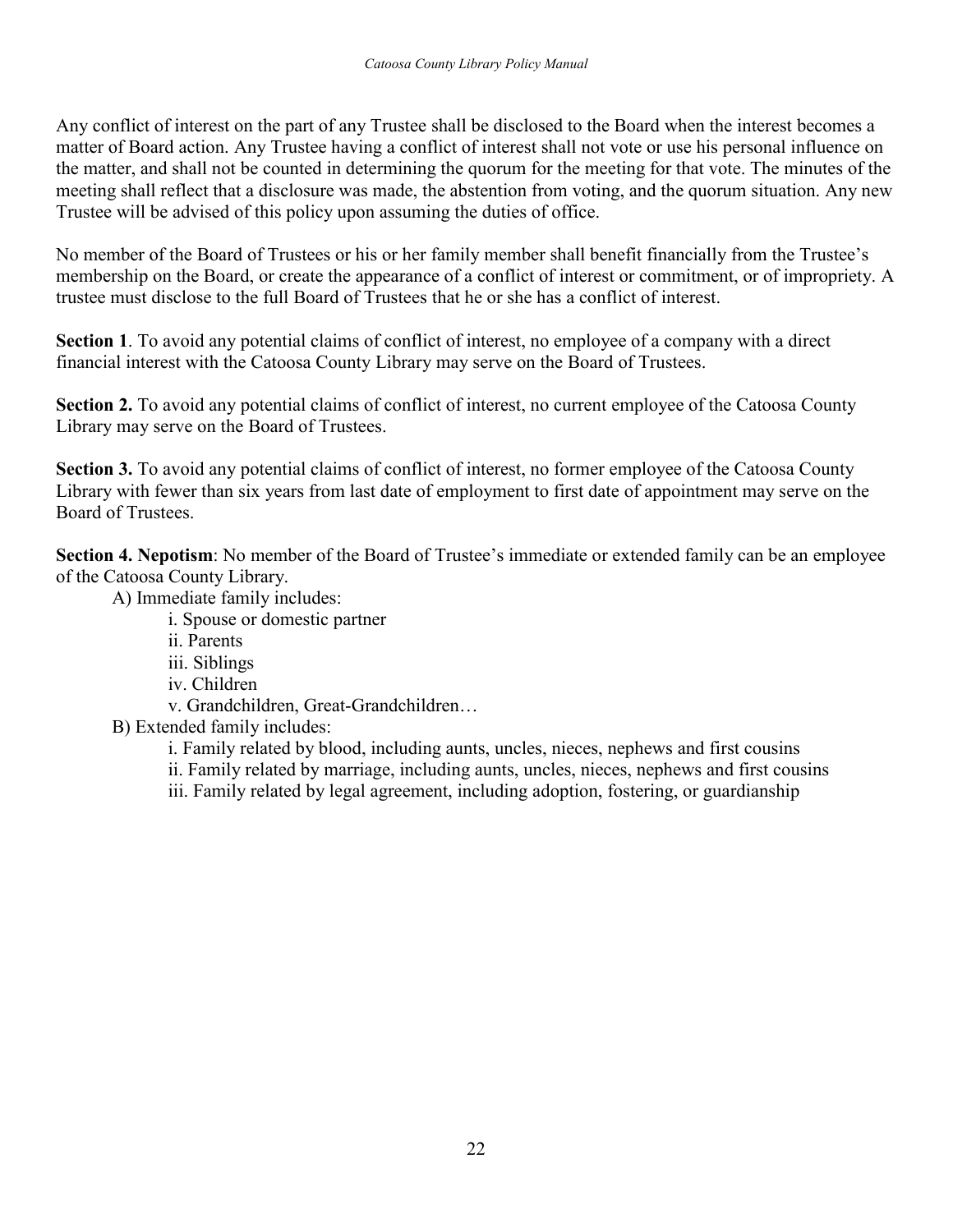## **V. Collection Development Policy**

#### Catoosa County Library System

## **1. AUTHORITY AND RESPONSIBILITY**

The Board of Trustees of the Catoosa County Library System holds ultimate responsibility for the selection of materials for the Library collections. [Refer to Georgia Code Ann.20-5-43(4) and 20-5-45(5)]. The Board of Trustees delegates this responsibility to the Library Director and designated staff members chosen by the Director. Staff members select, purchase, catalog and disperse items to the collection for the Library. Staff members are encouraged to participate in the selection of materials for the Library within the assigned spending allocations for their departments.

Funds allocated for purchasing books and other reading materials for the Library Collection of the Catoosa County Library System include state grant funding, local funds, and occasional Federal grant funds (LSTA Summer Reading program funding, for example.)

## **2. MISSION STATEMENT**

The mission of the Catoosa County Library System is to provide full and convenient access to the Library's available resources for all citizens in their quest for knowledge and information. The Library's resources comprise both traditional print-based materials and advanced technology providing Internet access for our citizens. In addition, the Library provides resources from other libraries in Georgia and elsewhere using Interlibrary Loan capabilities. As a public library serving all of Catoosa County's residents, this organization strives to meet the educational, cultural, economic and recreational information needs for all citizens of our area.

## **3. GENERAL PRINCIPLES FOR SELECTION OF MATERIALS**

Any material considered for inclusion in Catoosa County Library System collection shall be evaluated in terms of its intrinsic value and intended audience. No single criterion should be applied to the selection of materials. Some titles may be selected based solely on their artistic merit, while others may meet the educational, cultural, recreational and economic information needs of patrons as defined in the Library's mission statement.

Several sources are used to select collection materials. These sources include book reviews in established library resources (Publisher's Weekly, School Library Journal, Booklist, Horn Book, etc.), bestseller lists, awards lists, publisher catalogs, staff subject specialists, other professional recommendations and patron suggestions when possible.

The Catoosa County Library System Collection Development policy provides guidelines for staff to select material that: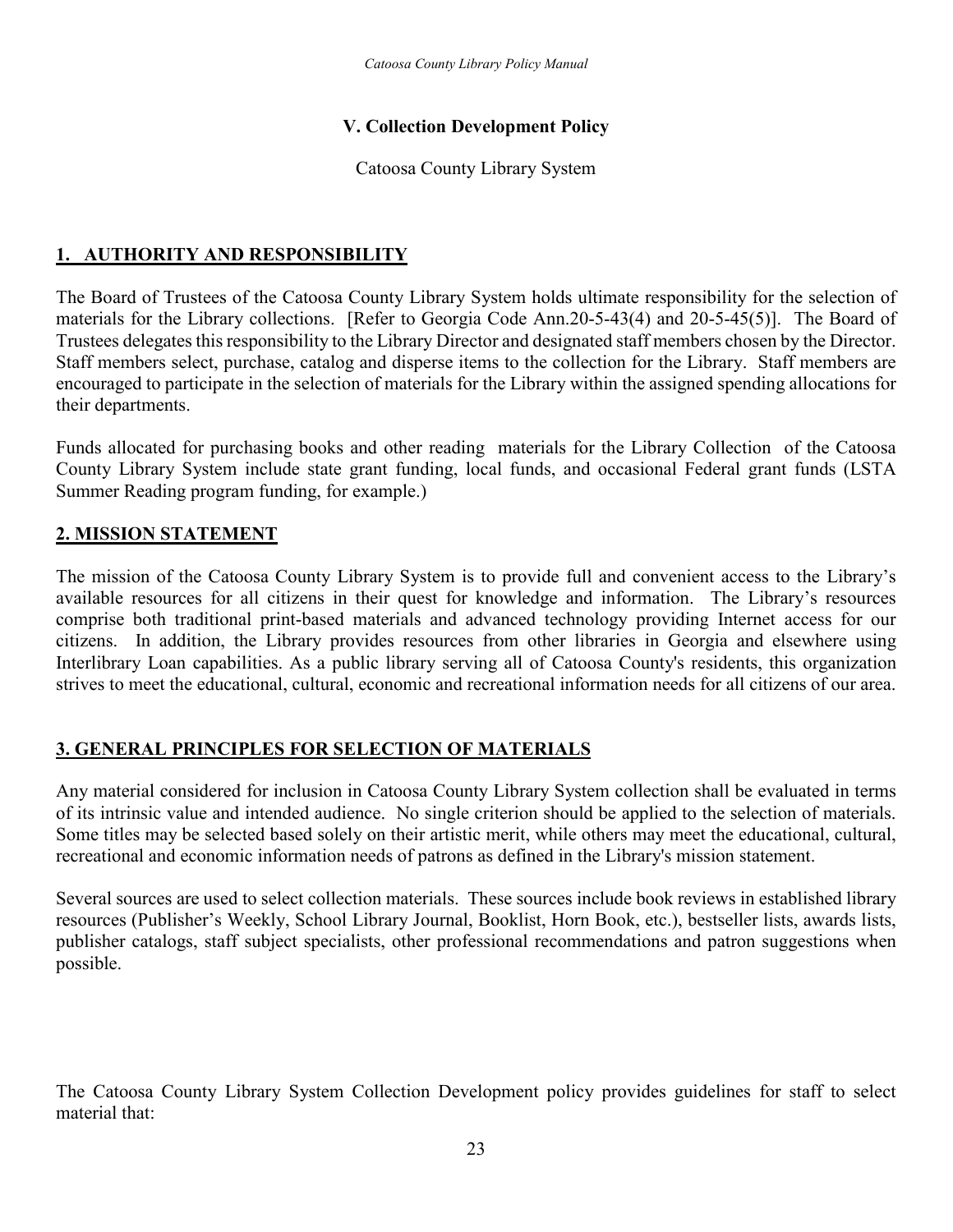- Meets the current and future information needs of library patrons in all age groups
- Reflects the patron's desire for popular and high-demand materials, delivered in a timely manner
- Ensures the accuracy and currency of Nonfiction material
- Represents patron interests by including materials in genealogy, school reading lists, local history and local authors
- Has contemporary significance or permanent value
- Includes material that represents diverse points of view
- Is relevant to the contributions and experiences of a diverse population

Budget and space limitations, as well as local needs, preclude the Catoosa County Library System from duplicating the specialized and comprehensive collections that may exist in area colleges and technical schools.

The Catoosa County Library System endorses the principles documented in the Library Bill of Rights and the Freedom to Read Statement of the American Library Association.

As the Catoosa County Library System service community changes, the Collection Development Policy may require revaluation and revision to reflect new and differing areas of interest and concern.

## **4. SELECTION OF MATERIALS**

All Catoosa County Library System collections, whether Adult, Young Adult or Juvenile, should meet certain selection criteria standards such as

- Cost and availability of the material
- Popular interest
- Readability
- Treatment of subject to age of intended audience
- Format and ease of use
- Relationship to existing materials in the collection

#### Adult Fiction:

The Adult collection includes a variety of contemporary and "bestselling" fiction, as well as award winners and works of local, regional and Georgia authors. Titles considered "classic" literature, as well as books in different genres, will also be selected. Every effort will be made to reflect the reading interests and tastes of a diverse population. It is the stated aim of the Catoosa County Library System to seek and purchase works by local authors and additional works related to the Library's service area for inclusion in the collection.

## Adult Non-Fiction: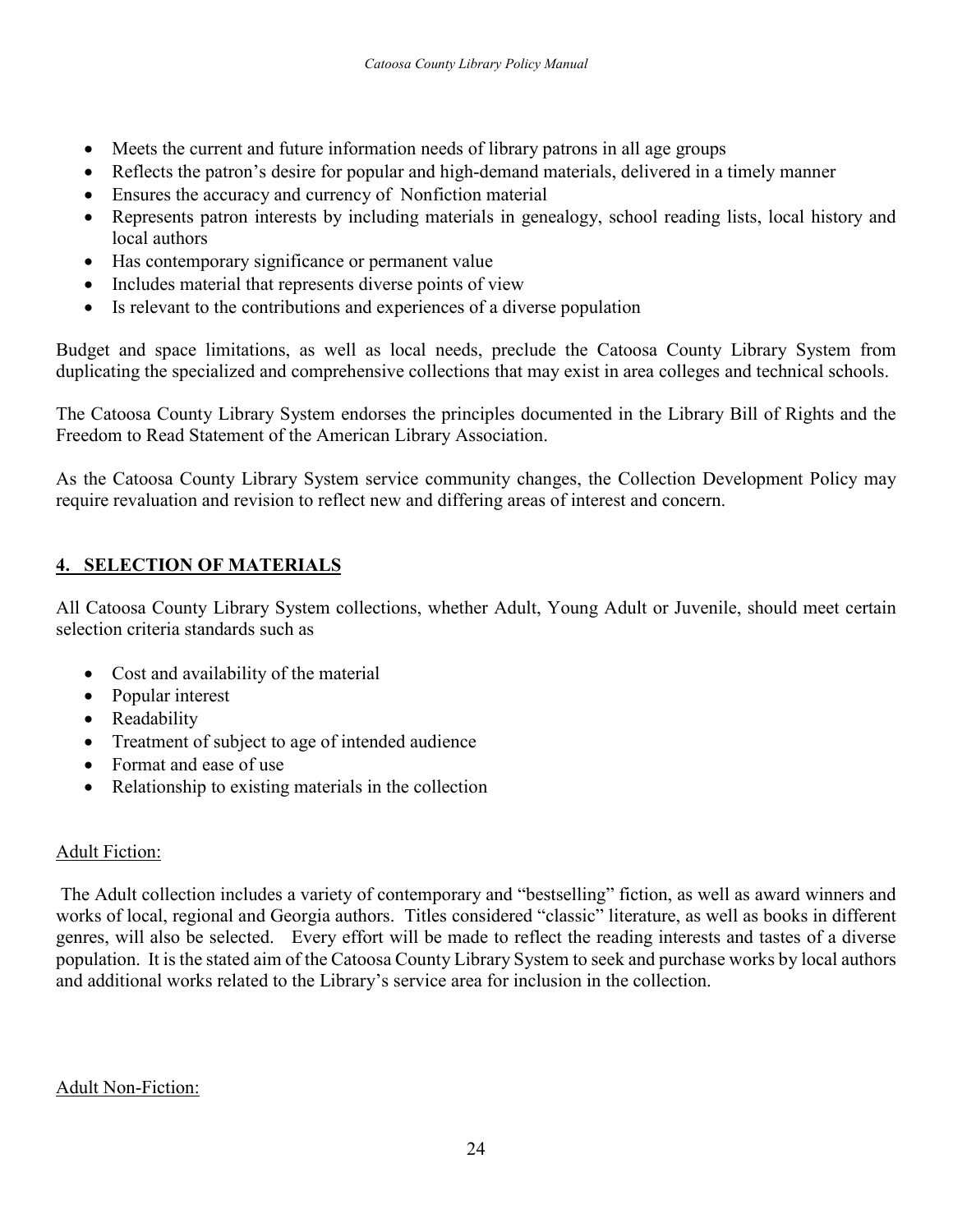This collection includes a core of basic knowledge in Dewey subject areas. Because of the dynamic nature of Non-Fiction, emphasis is placed on currency and accuracy. Some titles are selected for their capacity to provide self-help information or facilitate continuing education, while others entertain and nourish intellectual or spiritual growth. Material should present different viewpoints and varying perspectives on issues.

#### Young Adult Fiction:

This collection supports the educational and recreational needs of 13 to 18 year-olds. Selected material appeals to the special interests of Young Adults, and should be age-appropriate. Special emphasis will be given to titles on school reading lists and in popular series and formats, for example, graphic novels.

#### Young Adult Non-Fiction:

This collection includes a core of basic knowledge in Dewey subject areas, with an emphasis on material relevant to teen culture. The collection should be current, timely and accurate. YALSA (Young Adult Library Services Association) booklists and award lists should be used as professional review sources for material selected for Young Adult collections, in addition to the standard evaluation aids.

#### Juvenile Fiction:

This collection supports the educational and recreational needs of infants to 12 year-olds. Publications featuring children's literature (School Library Journal, VOYA, Kirkus Reviews, etc.), should be used as professional review sources for material selected for Juvenile collections. Special emphasis should be placed on award winners, as well as popular titles, series, and books on recommended reading lists. Titles on the Newbery Medal list are priority additions to this collection, and the Library strives to have a complete collection of these award-winning titles.

#### Juvenile Non-Fiction:

This collection includes a core of basic knowledge in Dewey subject areas. Emphasis is placed on currency and accuracy when evaluating material. The reputation of the publisher, ease of use, suitability for the intended audience and relationship of the material to other items in the collection, should also be considered when making selections. Although textbooks and items that correlate with specific curricula are not purchased generally, specific titles that support the general educational needs of elementary school-aged students will be considered for selection.

Easy/Picture Books: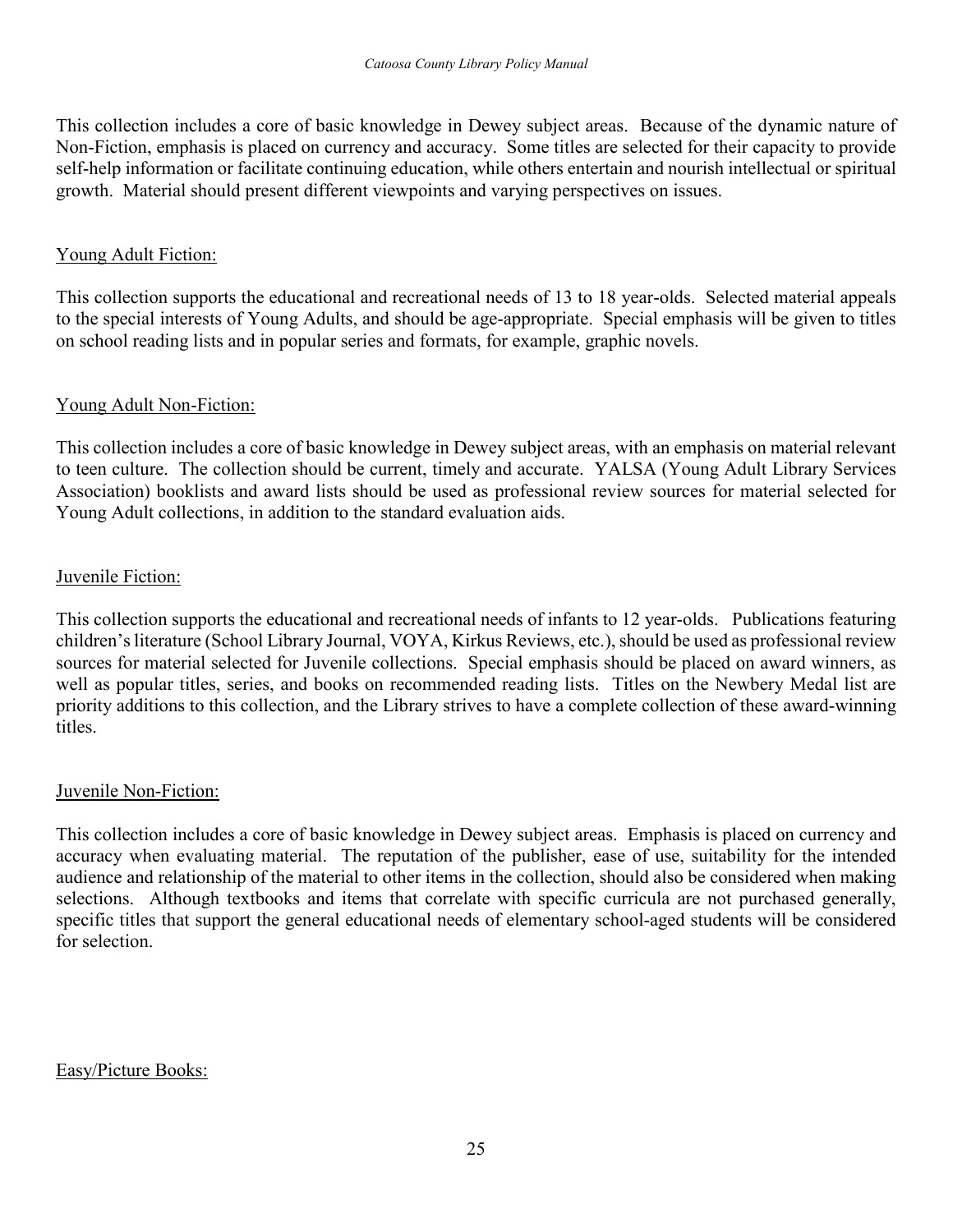This collection includes books for beginning readers, may be concept-oriented, and usually focuses on illustrated works with limited text. Board books, more suitable for infants and pre-school children, will also be selected. The quality of the illustrations, reputation of the author and illustrator, suitability of the material for the intended audience and durability of the item, should be considered when making selections. Works by award winners, and on recommended reading lists, will be given special emphasis. Titles on the Caldecott Medal list are priority additions to this collection.

#### Reference:

This collection includes "Ready Reference" (almanacs, dictionaries, encyclopedias, etc.) material, as well as titles that are subject-oriented (general legal, health, literature, etc.). Reference sources typically contain comprehensive and complex information, and may be expensive to purchase. For these reasons, they cannot be checked-out, so as to remain available to all patrons. Reference books are found in the adult and (to a smaller extent) juvenile collections. Selection factors include ease-of-use, authority, indexing, cost, and duplication of online resources. The availability of GALILEO (Georgia Library Learning Online), a World-Wide-Web-based virtual library, has reduced the need for large numbers of Reference titles. Examples of Reference include encyclopedia sets, literary reference resources and similar material.

#### Genealogy:

This collection includes works of local, regional and state history. It may also contain bound copies of newspaper clippings, family histories, cemetery records and obituaries. Factors such as cost, relevancy of the material to area patrons, duplication of online sources (Ancestry.com, U.S. Census records, etc.) and authority of the author, should be considered when making selections. All Genealogy titles are for reference, and permanently housed in the owning facility. Patrons may make copies of material they need.

## Large Print:

This collection supports the needs of the visually impaired and senior citizen patrons. As is the case with the regular print Adult Fiction collection, special emphasis will be given to popular and bestselling works in different genres. The Non-Fiction Large Print collection is less comprehensive than its regular print counterpart, and should focus on high-interest subjects such as health, biographies and other popular titles.

#### Paperbacks:

This collection is uncataloged and supports the recreational reading needs of adult, young adult and juvenile patrons. Titles may duplicate cataloged works of general fiction, romance, classics, series and perennially popular authors. Because of their high-turnover, paperback gifts are an especially appropriate collection source.

#### Foreign Language: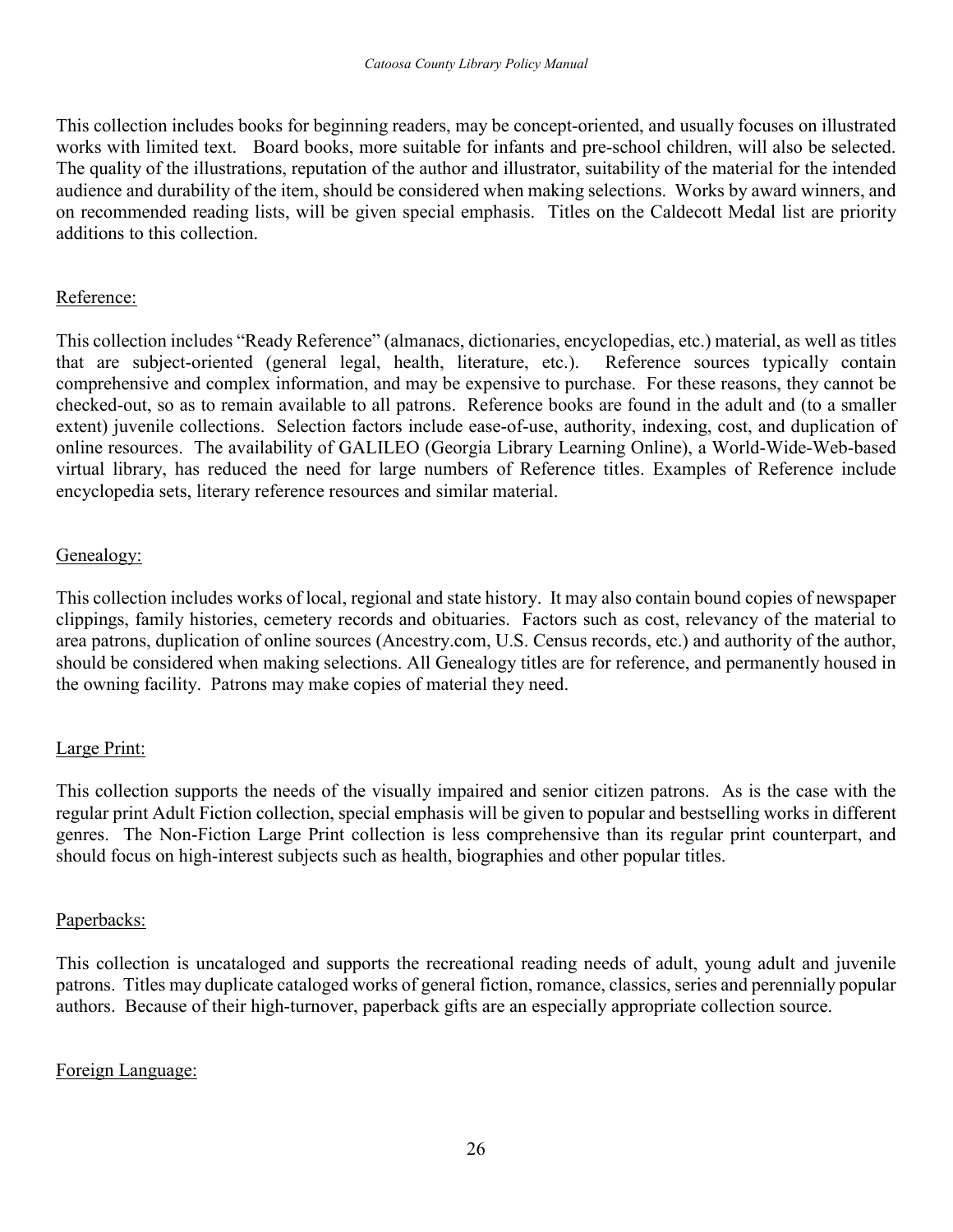This collection currently consists of some Juvenile Fiction and Non-Fiction titles written in Spanish. Additional foreign language titles may be added to the juvenile, young adult and adult collections, to reflect demographic changes in the Library's user community.

#### Audio Books:

This collection currently includes titles suitable for adults, but may be expanded to include ones appropriate for young adults and juveniles. Only titles available in CD (compact disc) format will be selected. Selection standards used to evaluate and purchase "print" Adult Fiction and Non-Fiction titles (bestsellers, classics, popular titles of general interest, etc.) also apply to the development of audio book collections.

#### Periodicals/Newspapers:

This collection includes periodicals selected to support the educational, recreational and informational needs of the Library's patrons. They should reflect the reading tastes of a diverse population, and include popular magazines of general interest (sports, entertainment, business, family/home life, etc.) that are appropriate for adults, young adults and children. Professional magazines, supporting the needs of library staff, may also be selected. Back issues of some magazines may be kept for patrons to check-out.

The Newspaper collection may include local, regional and national selections. The Periodical and Newspaper collections should be evaluated annually, and additions/deletions made to reflect patron need and preference.

## Electronic Resources:

The Catoosa County Library System provides Internet access, including wireless (Wi-Fi), within the Library to all patrons. Material available online includes many resources, among them GALILEO (Georgia Library Learning Online) which offers access to over 100 databases. Thousands of scholarly journals and periodicals are indexed, with over 2000 articles available in full-text. Dictionaries, encyclopedias, government publications and business directories, are also available to patrons and staff. These online databases are essential, often providing information beyond the scope of the library's print collection.

## **5. GIFT ACCEPTANCE GUIDELINES**

The Catoosa County Library System welcomes donations of books and materials. All donations are reviewed according to the library's collection development policy. These gifts must meet standard criteria. The Library reserves the following rights for donated material: any books or materials received may be added to the collection, discarded or sold at Library book sales. The Library is not responsible for listing the books donated nor can the Library establish a value for the donated items. Staff members can confirm by signature that a list of books has been donated if that list is provided by the person or persons donating the items.

We welcome the following: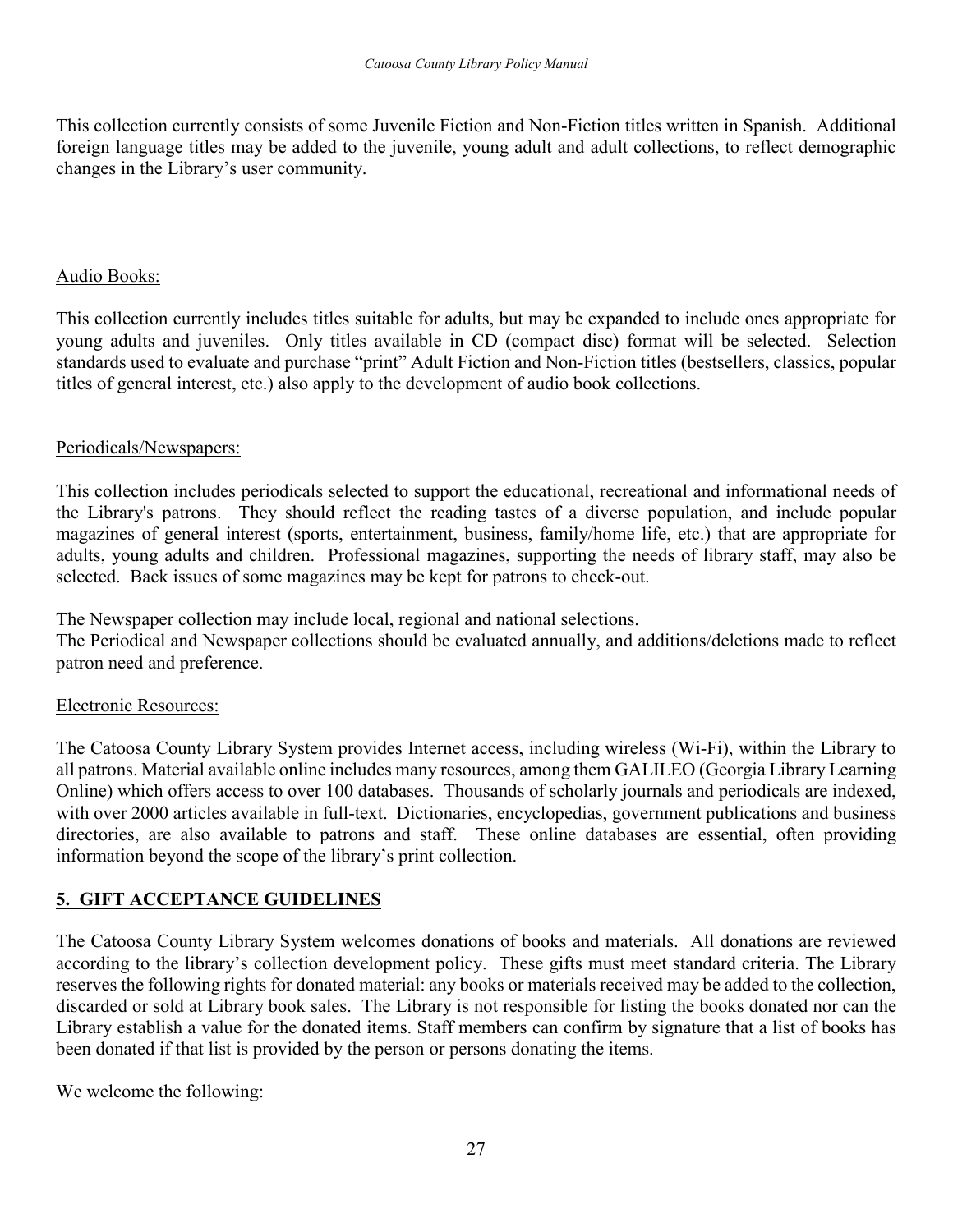- Fiction (Hardcover)- current or former bestsellers
- Nonfiction (Hardcover)
- Paperbacks- fiction and non-fiction in good condition
- Classics- paperback or hardcover in good condition
- Children's Books- hardcover or paperback in good condition
- DVD's- purchased (not copied)
- Audio Books (CD only)- abridged or unabridged

We are unable to accept the following:

- Magazines
- Textbooks
- Reader's Digest Condensed Books
- Dated computer books
- Water damaged, mildewed or books in poor condition
- Videotapes
- Pamphlets
- Old encyclopedia sets
- Music-LP or CD

Donors are requested to check with the Acquisitions Librarian before bringing donations to the Library. Due to space restrictions, we must follow the guidelines listed above Please do not leave books outside of the library, as they will be subject to the weather. Library staff members are not able to pick up donations. The Library does not place a value on donated items for tax purposes or any other reason. Donors may request a letter describing the items donated and their total number (though not a listing of the items), with the letter to be used at the discretion of the person donating the materials.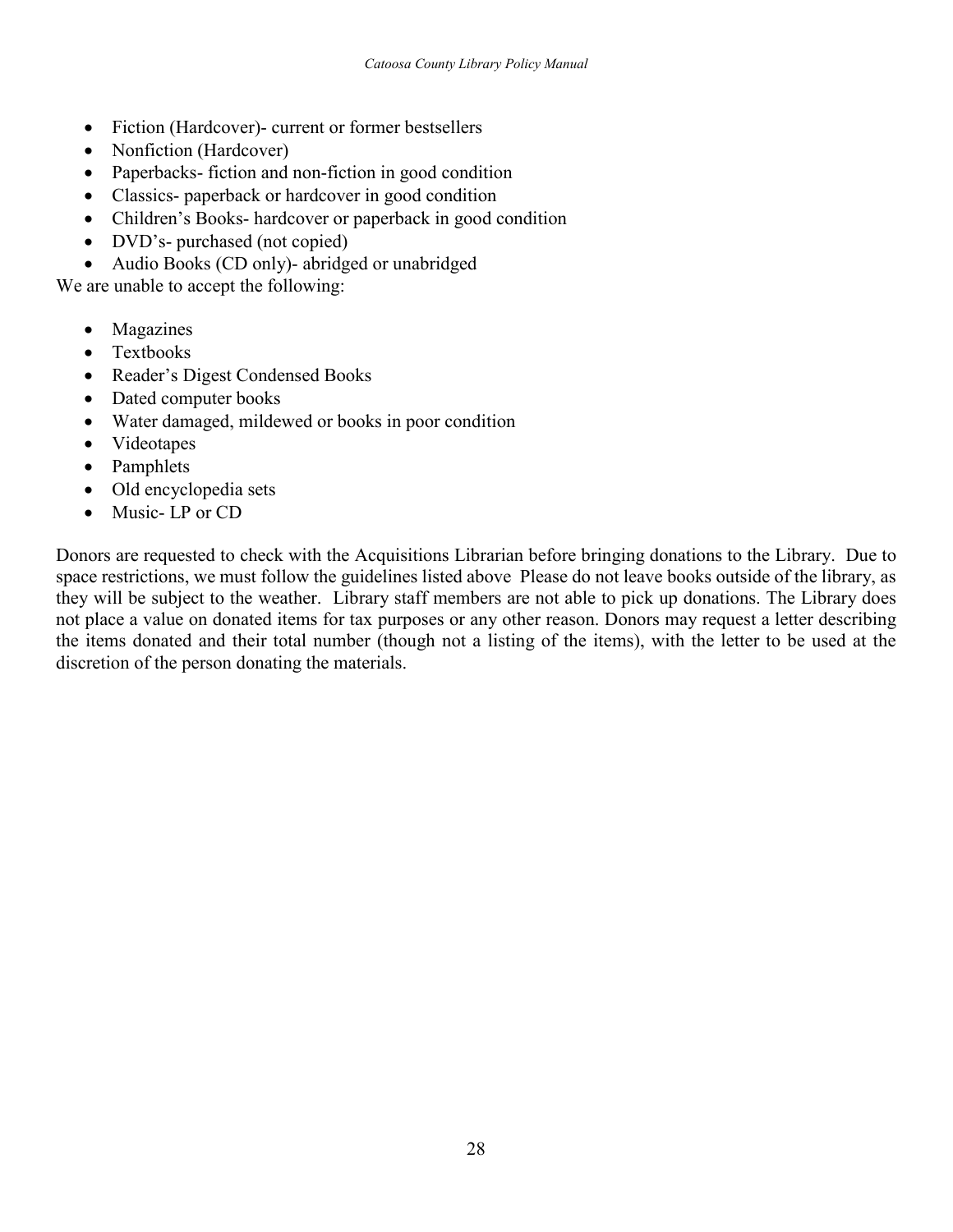## **6. COLLECTION MAINTENANCE: EVALUATION AND WEEDING**

#### Weeding Guidelines by Dewey Classification

Age = Years since copyright date

Unused = Years since last use (circulation)

 $M =$ Misleading and/or factually inaccurate

- $U = Ugly$  (badly worn, dirty)
- $S =$  Superseded (by a new edition or by a much better book on the subject)
- T Trivial (of no discernible literary or scientific merit)
- $Y = Your$  collection has no use for this item (irrelevant to patron needs and interests)

 $X = not applicable$ 

Generally, remove items if older than the specified Age, if Unused for the specified period, or if MUSTY.

| <b>Class</b>                                                                              | Age | <b>Unused</b>             | <b>MUSTY</b> | <b>Notes</b>                |
|-------------------------------------------------------------------------------------------|-----|---------------------------|--------------|-----------------------------|
| 000 General Knowledge                                                                     |     |                           |              |                             |
| 020 Library Science                                                                       | 10  | 3                         | <b>MUSTY</b> |                             |
| 030 Encyclopedias                                                                         | 5   | $\mathbf{X}$              | <b>MUSTY</b> | Stagger replacement sets    |
| Other 000's                                                                               | 5   | X                         | <b>MUSTY</b> |                             |
|                                                                                           |     |                           |              |                             |
| 150 Psychology                                                                            | 10  | 3                         | <b>MUSTY</b> |                             |
| Other 100's                                                                               | 10  | 3                         | <b>MUSTY</b> | Value determined mainly     |
|                                                                                           |     |                           |              | by use                      |
| 100 Religion - Try to have something up to date on each religion represented by a church, |     |                           |              |                             |
| synagogue, or other assembly in the community                                             |     |                           |              |                             |
| Most                                                                                      | 10  | 3                         | <b>MUSTY</b> |                             |
| Areas of rapid change                                                                     | 5   | 3                         | <b>MUSTY</b> |                             |
| 300 Social Sciences - See that controversial issues are represented from all views and    |     |                           |              |                             |
| that information is current, accurate, and fair.                                          |     |                           |              |                             |
| 310 Almanacs, Yearbooks                                                                   | 2   | X                         | <b>MUSTY</b> | Seldom of much use after    |
|                                                                                           |     |                           |              | two years. Add one,         |
|                                                                                           |     |                           |              | discard one each year,      |
|                                                                                           |     |                           |              | keeping only the last three |
|                                                                                           |     |                           |              | years in the collection.    |
| 320 Political Science -                                                                   | 5   | $\overline{3}$            | <b>MUSTY</b> | Emphasis on age             |
| Topical                                                                                   |     |                           |              |                             |
| 320 Political Science -                                                                   | 10  | 3                         | <b>MUSTY</b> | Emphasis on use             |
| Historical                                                                                |     |                           |              |                             |
| 340 Law                                                                                   | 10  | 3                         | <b>MUSTY</b> |                             |
| 350 Government                                                                            | 10  | $\boldsymbol{\mathrm{X}}$ | <b>MUSTY</b> |                             |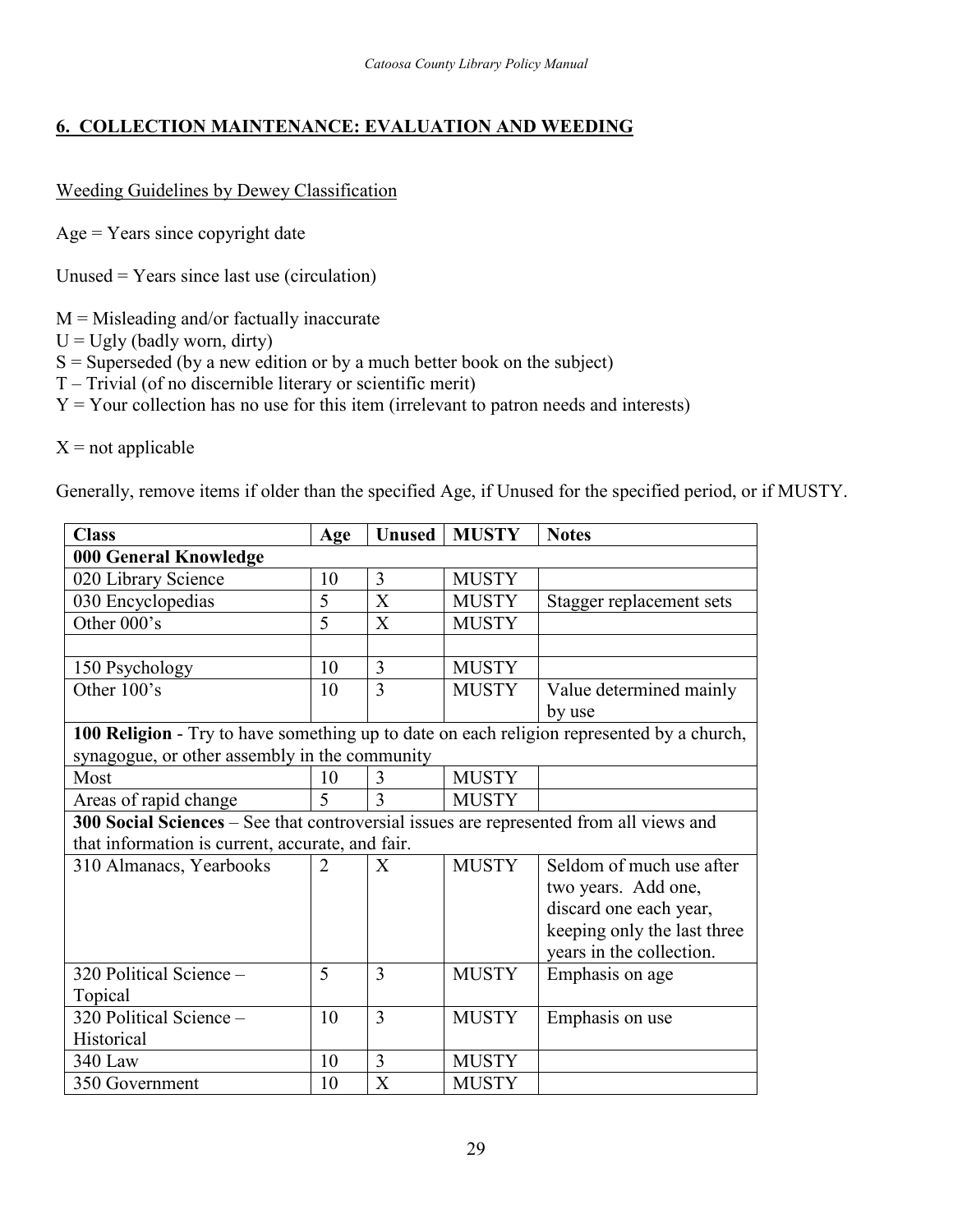| 370 Education         |  | <b>MUSTY</b> | Keep historical materials<br>only if used. Discard |
|-----------------------|--|--------------|----------------------------------------------------|
|                       |  |              | outdated theories.                                 |
| 390 Etiquette         |  | <b>MUSTY</b> | Keep only basic, up to<br>date titles              |
| 390 Folklore, Customs |  | <b>Musty</b> |                                                    |

| <b>Class</b>                         | Age | <b>Unused</b>  | <b>MUSTY</b> | <b>Notes</b>               |
|--------------------------------------|-----|----------------|--------------|----------------------------|
| <b>400 Linguistics and Languages</b> |     |                |              |                            |
| All                                  | 10  | 3              | <b>MUSTY</b> | Discard old unappealing    |
|                                      |     |                |              | textbooks and school       |
|                                      |     |                |              | grammars. Stock            |
|                                      |     |                |              | dictionaries only for      |
|                                      |     |                |              | languages spoken or        |
|                                      |     |                |              | studied in your            |
|                                      |     |                |              | community.                 |
| 500 Pure Sciences                    |     |                |              |                            |
| 510 Mathematics                      | 10  | 3              | <b>MUSTY</b> |                            |
| 570 Biology, Natural History         | 10  | $\overline{3}$ | <b>MUSTY</b> |                            |
| 580 Botany                           | 10  | $\overline{3}$ | <b>MUSTY</b> |                            |
| Other 500's                          | 5   | $\overline{3}$ | <b>MUSTY</b> | But keep classic works of  |
|                                      |     |                |              | significant historical or  |
|                                      |     |                |              | literary value, such as    |
|                                      |     |                |              | Darwin's Origin of         |
|                                      |     |                |              | <b>Species</b>             |
| <b>600 Applied Sciences</b>          |     |                |              |                            |
| 610 Medicine                         | 5   | 3              | <b>MUSTY</b> | Except anatomy and         |
|                                      |     |                |              | physiology which change    |
|                                      |     |                |              | very little. These are     |
|                                      |     |                |              | X/3/MUSTY                  |
| 630 Agriculture                      | 5   | 3              | <b>MUSTY</b> | Keep up to date. Be sure   |
|                                      |     |                |              | to collect information on  |
|                                      |     |                |              | newest techniques, if you  |
|                                      |     |                |              | serve farmers or ranchers. |
| 640 Home Economics                   | 5   | 3              | <b>MUSTY</b> | Be strict with old sewing  |
|                                      |     |                |              | and grooming books;        |
|                                      |     |                |              | however, keep cookbooks    |
|                                      |     |                |              | unless not used            |
| 690 Manufactures                     | 10  | 3              | <b>MUSTY</b> | Keep books on old clocks,  |
|                                      |     |                |              | guns, toys, other          |
|                                      |     |                |              | collectibles               |
| Other 600's                          | 5   | $\overline{3}$ | <b>MUSTY</b> | Technology changes         |
|                                      |     |                |              | rapidly. One exception -   |
|                                      |     |                |              | keep repair manuals for    |
|                                      |     |                |              | cars and appliances as     |
|                                      |     |                |              | long as such items are     |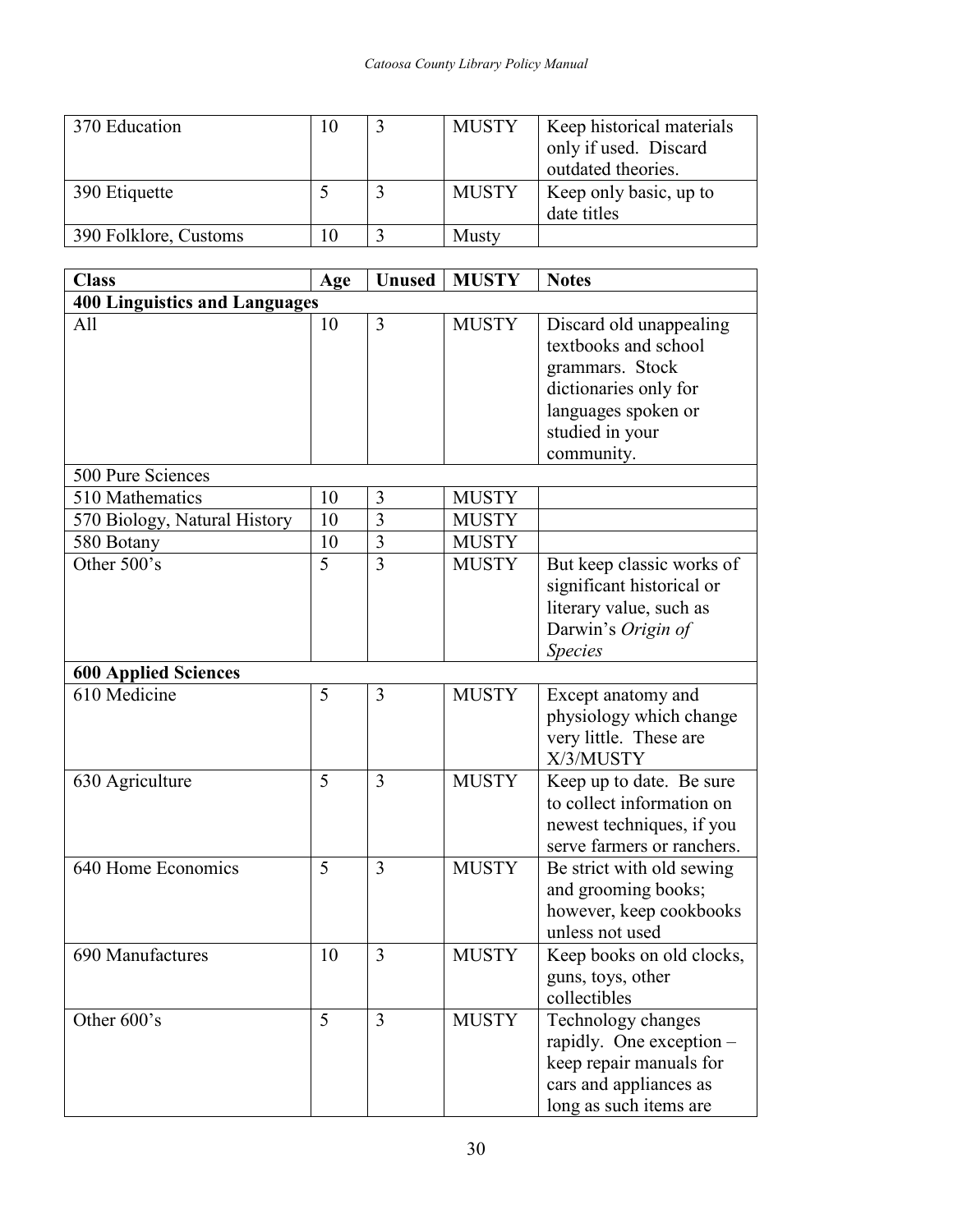|                                |                           |   |              | generally kept in your<br>community                                                                                                                                                                 |
|--------------------------------|---------------------------|---|--------------|-----------------------------------------------------------------------------------------------------------------------------------------------------------------------------------------------------|
| <b>700 Arts and Recreation</b> |                           |   |              |                                                                                                                                                                                                     |
| 745 Crafts                     | $\mathbf{X}$              | 3 | <b>MUSTY</b> | Retain basic technique<br>books if well illustrated.                                                                                                                                                |
| 770 Photography                | 5                         | 3 | <b>MUSTY</b> | Technology changes<br>rapidly                                                                                                                                                                       |
| Other 700's                    | X                         | X | <b>MUSTY</b> | Keep all basic materials<br>until worn and<br>unattractive                                                                                                                                          |
| 800 Literature                 |                           |   |              |                                                                                                                                                                                                     |
| All                            | $\boldsymbol{\mathrm{X}}$ | X | <b>MUSTY</b> | Keep basic materials,<br>especially criticism of<br>classic writers. Discard<br>minor writers no longer<br>read in local schools<br>unless there is an<br>established demand<br>among non-students. |

| <b>Class</b>              | Age | <b>Unused</b>  | <b>MUSTY</b> | <b>Notes</b>                                                                                                                                                                                                                              |
|---------------------------|-----|----------------|--------------|-------------------------------------------------------------------------------------------------------------------------------------------------------------------------------------------------------------------------------------------|
| 900 History and Geography |     |                |              |                                                                                                                                                                                                                                           |
| 910 Travel and Geography  | 5   | 3              | <b>MUSTY</b> | For guidebooks and<br>descriptive or scientific<br>geography                                                                                                                                                                              |
| 910 Travel and Geography  | 10  | 3              | <b>MUSTY</b> | For personal travel<br>narratives, unless of high<br>literary or historical value                                                                                                                                                         |
| Other 900's               | 15  | 3              | <b>MUSTY</b> | Main factors are demand,<br>accuracy of facts.                                                                                                                                                                                            |
| <b>Biography</b>          |     |                |              |                                                                                                                                                                                                                                           |
| All                       | X   | 3              | <b>MUSTY</b> | Emphasis on use. Unless<br>the person is of permanent<br>interest or importance,<br>such as a U.S. president,<br>discard a biography when<br>demand lessens. This rule<br>applies especially to<br>biographies of faddish<br>celebrities. |
| <b>Fiction</b>            |     |                |              |                                                                                                                                                                                                                                           |
| All                       | X   | $\overline{2}$ | <b>MUSTY</b> | Discard works no longer<br>popular, especially second<br>or third copies of old<br>bestsellers. But retain<br>works of durable demand<br>and/or high literary merit,                                                                      |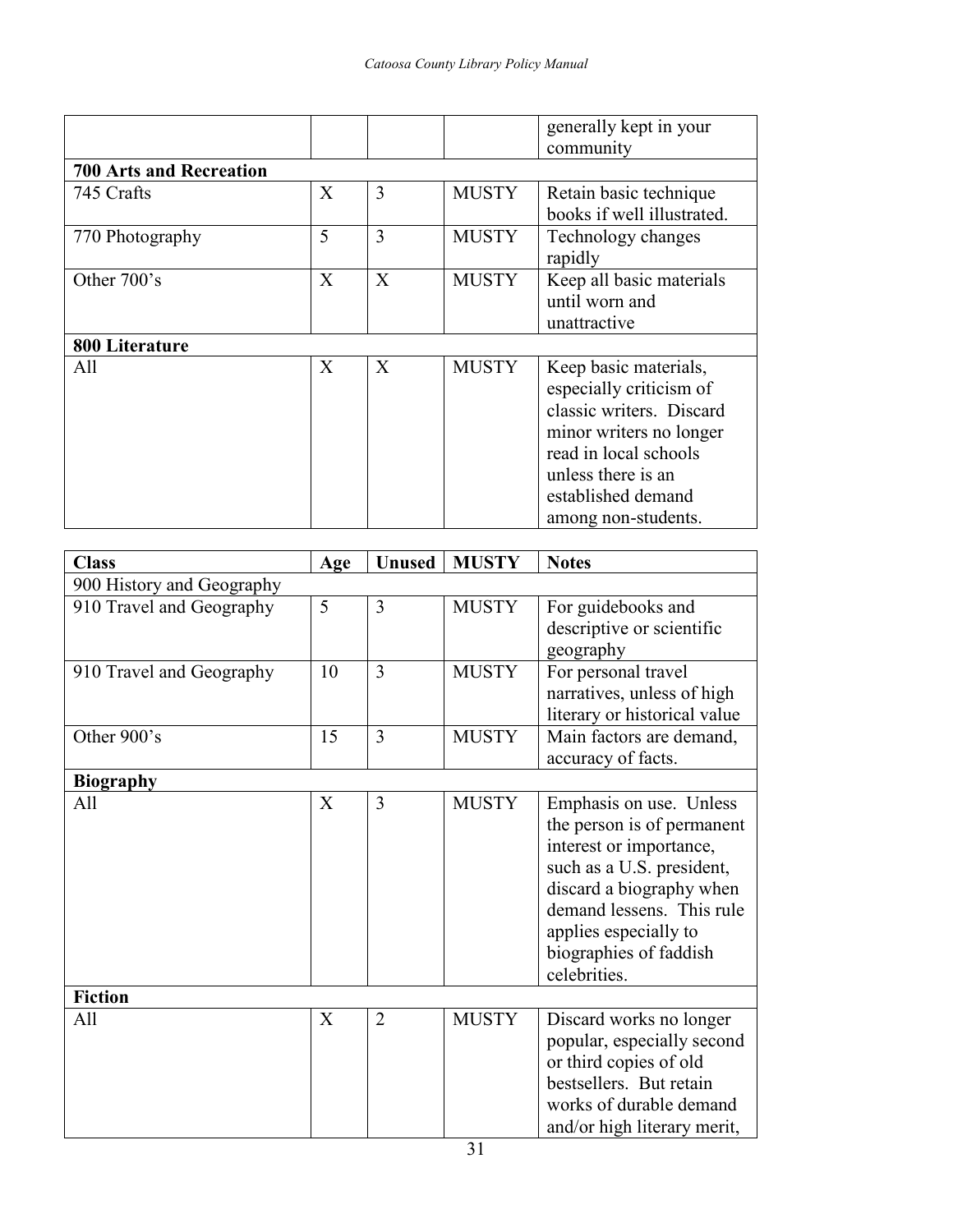|                                                                                          |              |   |              | or if written by a local                                   |  |
|------------------------------------------------------------------------------------------|--------------|---|--------------|------------------------------------------------------------|--|
|                                                                                          |              |   |              | author.                                                    |  |
| YA, Juvenile and Easy Fiction                                                            |              |   |              |                                                            |  |
| All                                                                                      | X            | 3 | <b>MUSTY</b> | Discard children's and                                     |  |
|                                                                                          |              |   |              | young adult fiction if the                                 |  |
|                                                                                          |              |   |              | format and reading level                                   |  |
|                                                                                          |              |   |              | are no longer appropriate<br>to the current interest level |  |
|                                                                                          |              |   |              | of the book. Discard                                       |  |
|                                                                                          |              |   |              | topical fiction on dated                                   |  |
|                                                                                          |              |   |              | subjects. Favor originals                                  |  |
|                                                                                          |              |   |              | over abridged or                                           |  |
|                                                                                          |              |   |              | simplified classics.                                       |  |
| Juvenile and Easy Nonfiction - Use adult criteria, but look especially for inaccuracy or |              |   |              |                                                            |  |
| triviality of treatment.                                                                 |              |   |              |                                                            |  |
| <b>Periodicals including newspapers</b>                                                  |              |   |              |                                                            |  |
| Not on Galileo                                                                           | 3            | X | $\mathbf{X}$ | Keep only those in                                         |  |
|                                                                                          |              |   |              | constant use and indexed.                                  |  |
| Available full text on Galileo                                                           | $\mathbf{1}$ | X | X            | Magazines that are                                         |  |
|                                                                                          |              |   |              | available on Galileo                                       |  |
|                                                                                          |              |   |              | should be kept for one                                     |  |
|                                                                                          |              |   |              | year maximum. Discard                                      |  |
|                                                                                          |              |   |              | earlier if appropriate.                                    |  |
| Audiovisual Materials - WORST - Discard if: Worn out; Out of date; Rarely used;          |              |   |              |                                                            |  |
| System headquarters can supply; or Trivial and faddish.                                  |              |   |              |                                                            |  |
| Local History – Retain: all books on local history and geography; all local newspapers   |              |   |              |                                                            |  |
| on microfilm; all travel accounts about the area; all memoirs of local figures; all city |              |   |              |                                                            |  |
| directories; all genealogies of local families; most books by local authors.             |              |   |              |                                                            |  |

## **7. ADDITIONAL GUIDELINES**

## Electronic Access to Materials and Online Information

A primary goal of the Catoosa County Library System is to offer advanced technological tools for the library patrons of our service area. The Library offers high-speed connection to the Internet and public access computers to utilize this resource. Library staff members are trained to assist patrons in using the Internet, utilizing software productivity resources (word processing, spreadsheets and other), and general uses of the computer facilities.

The Catoosa County Library System emphasizes the availability of **GALILEO**, a collection of online databases containing reference material and full-text articles of all varieties. This resource is invaluable in aiding students from primary, secondary, high school and college levels to locate appropriate reference and research material for their studies and other projects.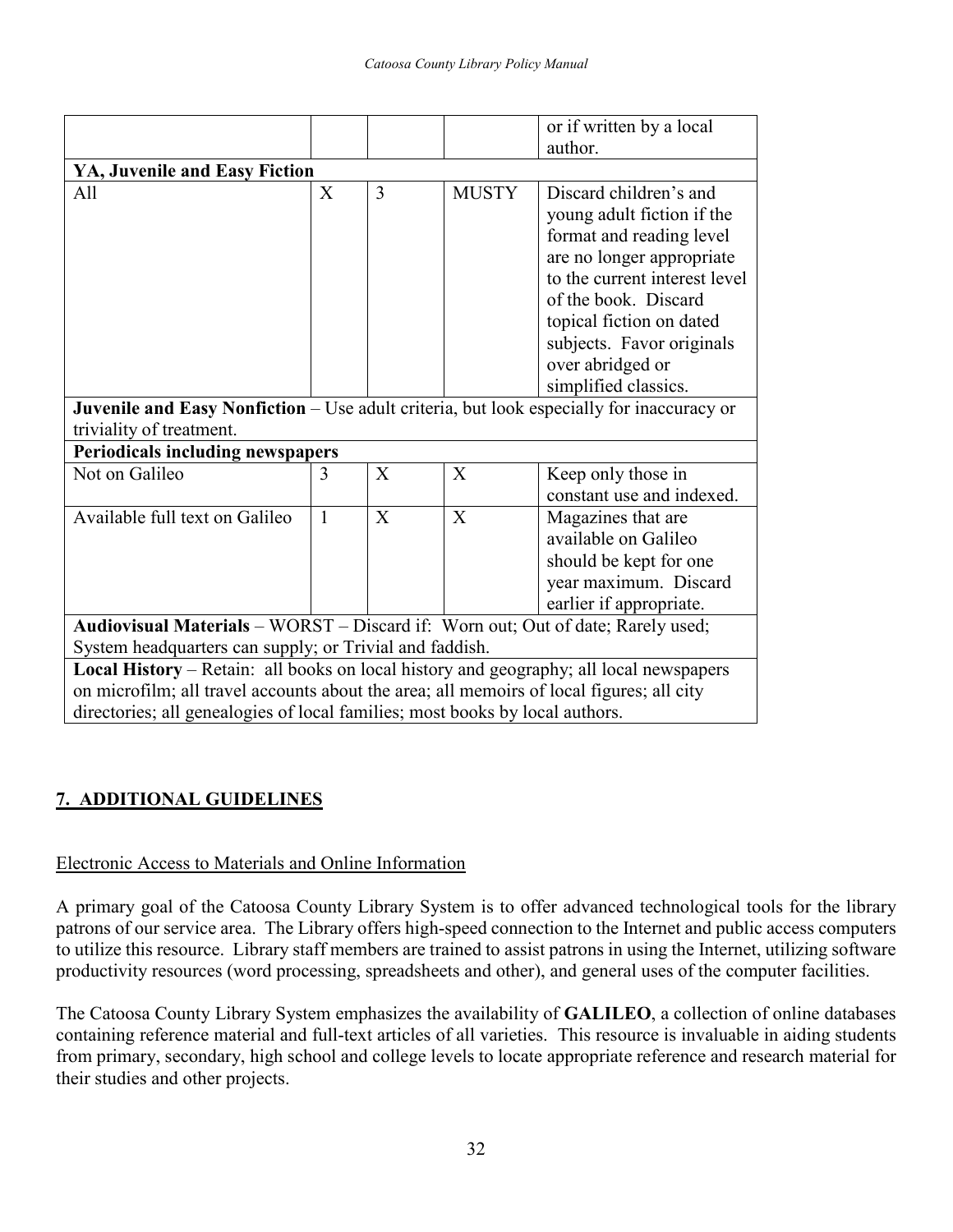**PINES** is the statewide online library collection database that enables circulation of library materials throughout Georgia. Patrons can access PINES from home to search for items and to place them on hold to be delivered to their local library.

The Library's online access include downloadable books (ebooks) and additional content databases furnished by the state and by the library system.

#### Retrospective Needs

The staff will regularly evaluate the library's collection against standard bibliographies and guides to determine the need for retrospective purchases. Such purchases will be based on the need for balance in the library's holdings and patron needs, especially in non-fiction areas.

## **8. Request for Reconsideration**

While the library selects its materials in an attempt to maintain a quality collection, it does not censor any item for reasons of religious or political beliefs expressed, but does reserve judgment as to what is political and religious in nature, and what is distorted or sensational. Judgment is based on a thoughtful review of the whole book or item as well as consideration of reviews found in responsible publications. In general, an item is not excluded from the collection on the basis of its faults alone; each item is judged in terms of weighing the faults and merits.

The library makes available to the public a Request for Reconsideration Form for those patrons who would like the library to move, replace, remove, or take other action on an item in the library's collection. This form can be found at the front desk and at the end of this manual. The library will take the following action on any completed forms:

- 1. The completed form and item in question will be given to the Director who will review the complaint and make a decision. The Director will inform the patron of this decision and the reason.
- 2. If the patron wishes, they make appeal the Director's decision to the library board who will review the Request for Reconsideration and the Director's decision at their next meeting. Decisions of the library board are final.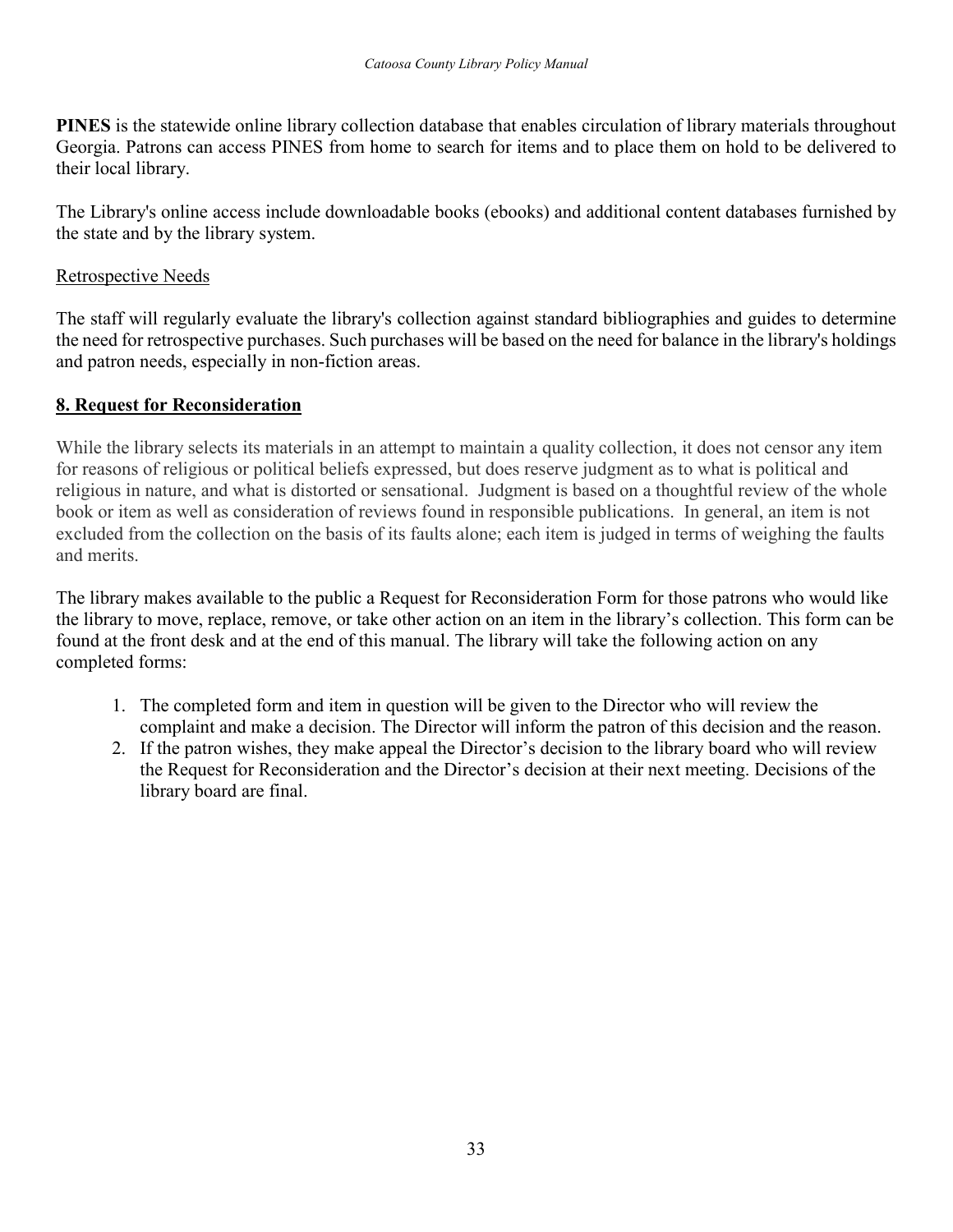## **VI. LIBRARY PUBLIC PROGRAMMING POLICY**

Each year the Library Board of Trustees allocates a funding for the provision of community programming. The Catoosa County Library uses these funds to provide programming for all ages that helps improve our community's quality of life by providing the materials and services that will meet their educational, recreational, and information needs. Programs are as important to the library as the collection of materials patrons check out.

The goal of Library programming is to:

- Provide learning opportunities
- Create for safe spaces for social interaction
- Promote the library as a community gathering place
- Provide entertainment
- Promote other library services

As the Library has adopted the American Library Association's *Library Bill of Rights (Policy Manual, pg 24),* all library events will be held to the same ethical standard as when selecting materials to add or remove from the collection.

As with circulating library materials, if any member of the community wishes to ask the library for reconsideration of sponsoring any event they are asked to complete the *Request for Reconsideration* form. The form is available at the end of the *Policy Manual* and at the library's front desk.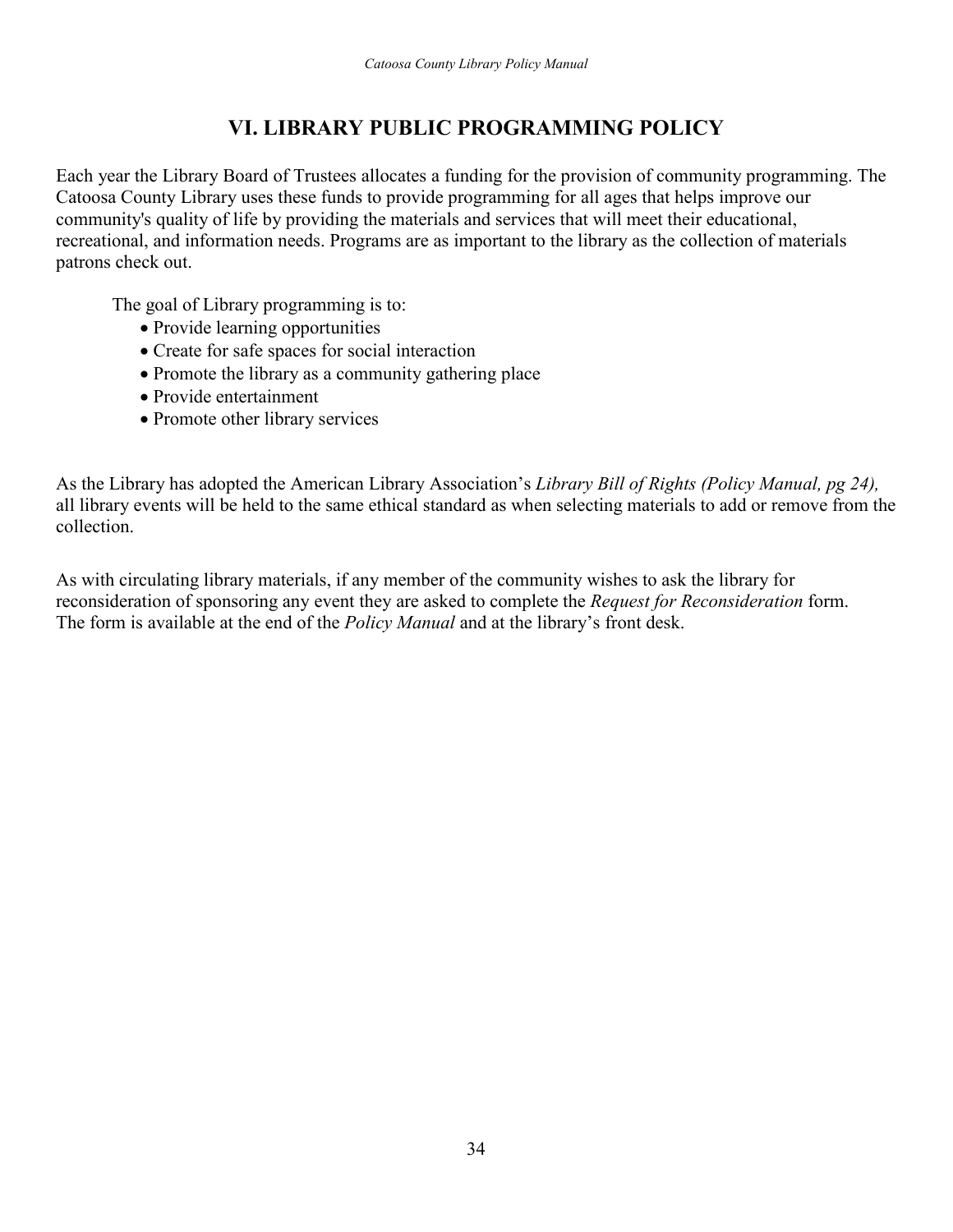## **VI. PERSONNEL POLICIES**

Catoosa County Library employees are employees of Catoosa County and are covered by the Catoosa County Employee Manual.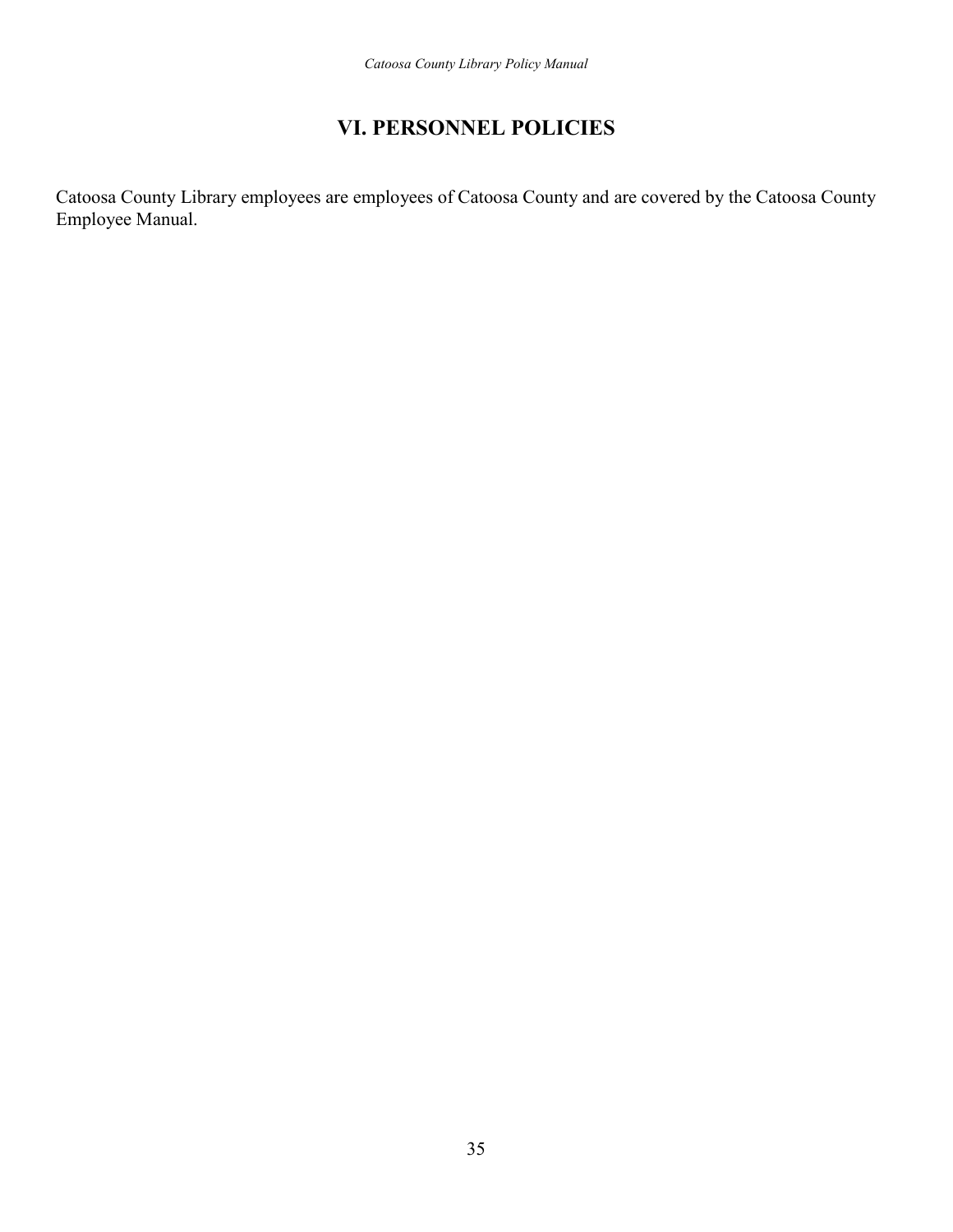#### **ADDENDA: SECTION FOR FORMS**

Please refer to the following pages for the forms listed below:

Citizen's Request for Reconsideration of Library Materials Proctoring Service Request Meeting Room and Patio ("The Porch") Use Request Volunteer Waiver and Release Agreement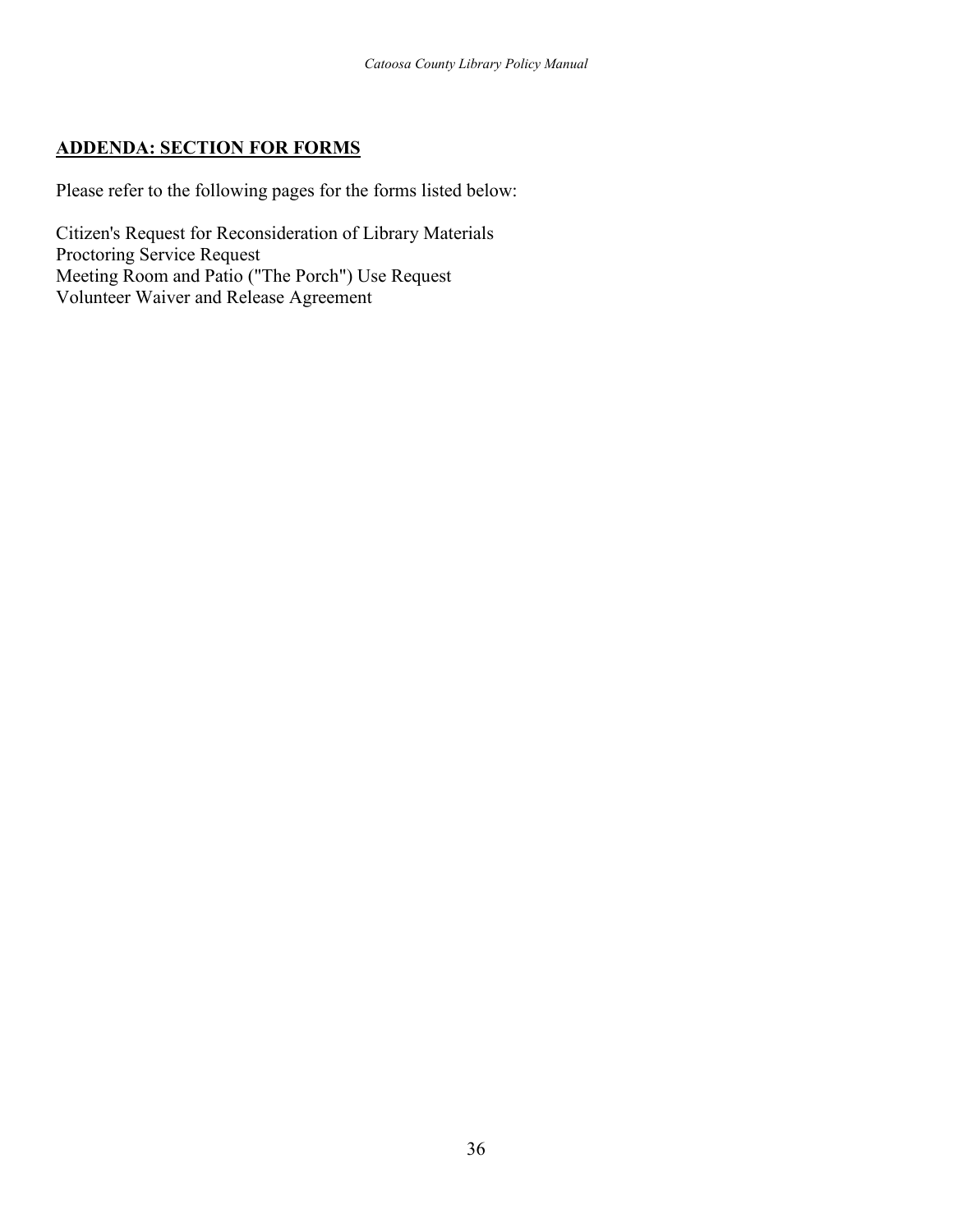#### **CATOOSA COUNTY LIBRARY Citizen's Request for Reconsideration of Library Material or Program**

|                                                               |  | Author/Event Sponsor                                                                                     |
|---------------------------------------------------------------|--|----------------------------------------------------------------------------------------------------------|
|                                                               |  |                                                                                                          |
| I. How was the material or program brought to your attention? |  |                                                                                                          |
|                                                               |  | 2. Have you read or reviewed the entire item or did you attend the event?<br>YES NO                      |
|                                                               |  | 3. What objections do you have to the material or program? Please cite specific pages and passages.      |
| 4. What is good about the material or program?                |  |                                                                                                          |
| 5. What reviews have your read or heard about the material?   |  |                                                                                                          |
|                                                               |  | 6. What do you think is the theme of the material and the intention of the author/presenter?             |
|                                                               |  | 7. To what readers, do you feel, is the material objectionable? Please be specific.                      |
|                                                               |  | 8. How would you answer people who feel that the material is important and should be in the library?     |
|                                                               |  |                                                                                                          |
|                                                               |  | Telephone Name (please print)                                                                            |
|                                                               |  |                                                                                                          |
|                                                               |  | Name of organization if you represent a group of people ________________________                         |
|                                                               |  | Thank you for your comments. The Director will contact you within one week of receiving this form If you |

Thank you for your comments. The Director will contact you within one week of receiving this form. If you would like, you can request to present your reconsideration at the quarterly meeting of the Library Board of Trustees.

You can drop the completed at the library front desk, email to info@catoosacountylibrary.org, or mail to:

Director, Catoosa County Library 108 Catoosa Circle Ringgold, Georgia 30736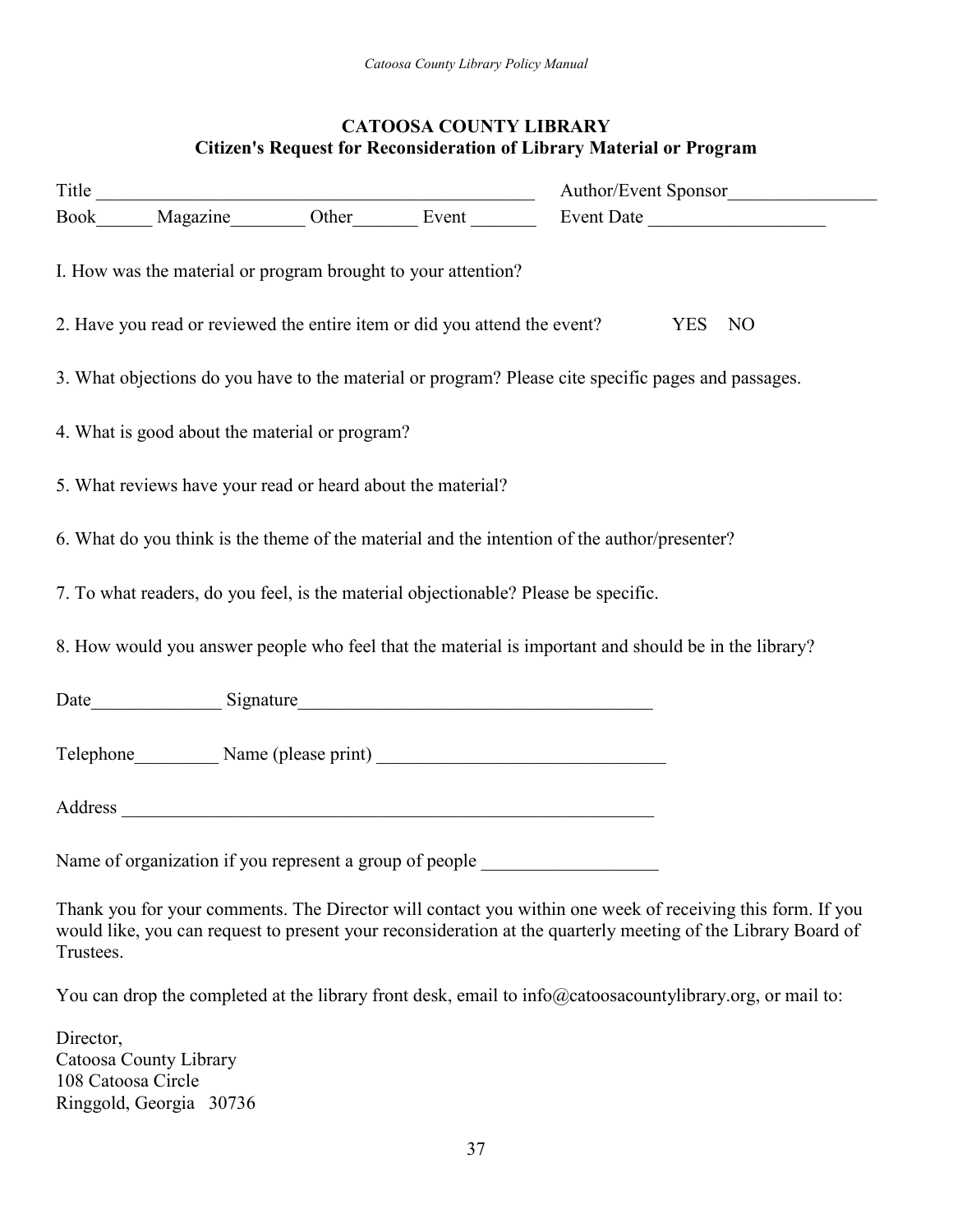#### **PROCTORING SERVICE REQUEST:**

We ask that participating institutions and/or students provide the following:

Institution

Name of the educational institution Name and number of class with instructor's name and contact phone number and e-mail address. Name of the student Instructions to the proctor on administering the exam Expiration date (default is 3 months from receipt) Return envelope with address, if applicable.

#### Student

Supplies and materials necessary for completing the exam (pen, pencils, paper, computer disks, etc.) Photo ID (name on ID must match name on test) Return envelope and postage, if this is not provided by the institution

I have read and understand these guidelines regarding the proctoring service.

| Student's Name:      |          |
|----------------------|----------|
| Student's Signature: |          |
| Date:                |          |
| Phone:               |          |
| Date of test         | Time     |
| Received test        | Returned |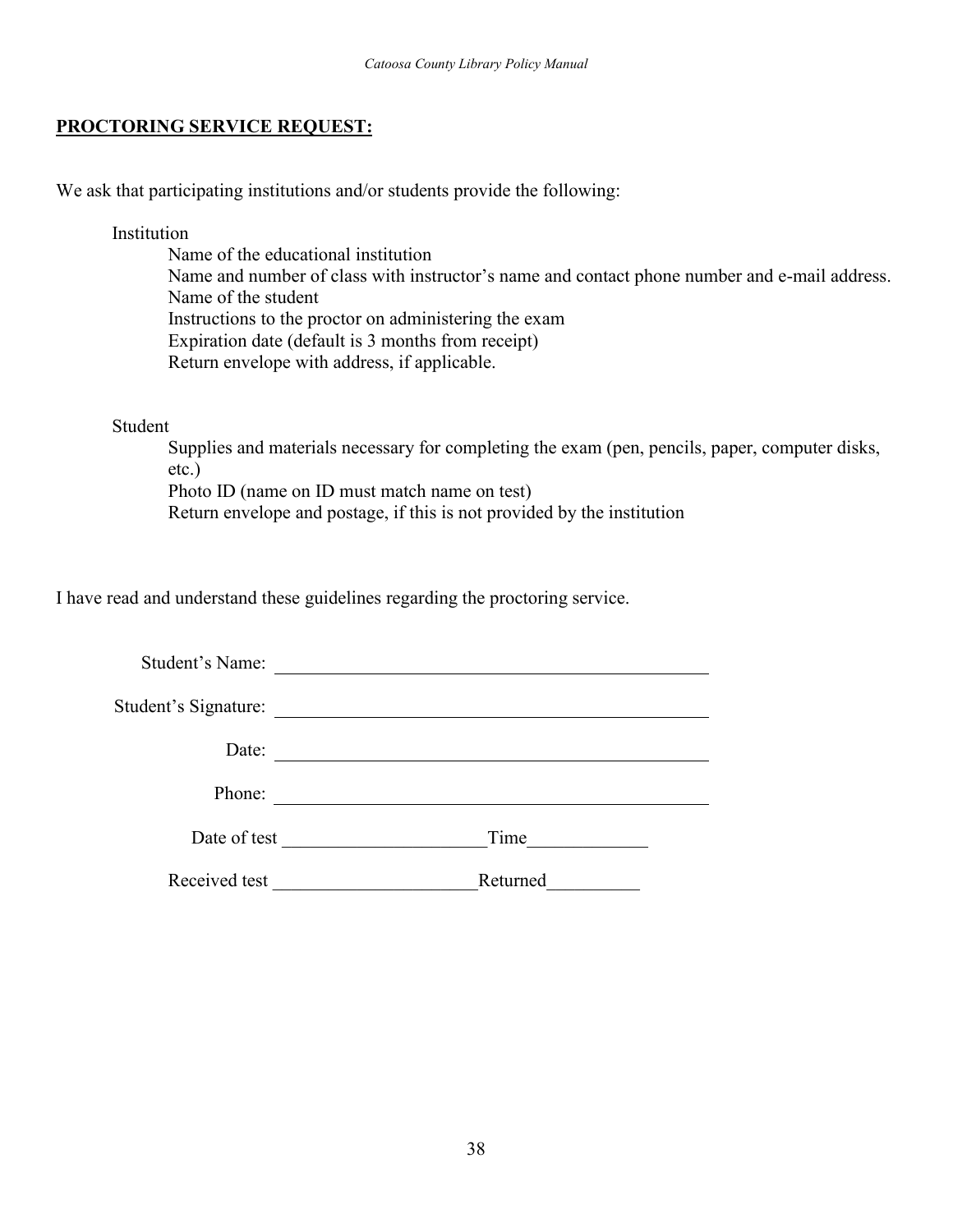# **Catoosa County Library**

**108 Catoosa Circle, Ringgold GA 30736 \* 706-965-3600 \* www.catoosacountylibrary.org**

## Volunteer Waiver & Release Agreement

Please print all information, sign where indicated.

Volunteer Applicant Name:

Parent/Legal Guardian Name:

(if volunteer applicant is under 18 years of age)

| I, the undersigned, an adult over the age of eighteen (18) and the parent or legal/court appointed guardian, in   |
|-------------------------------------------------------------------------------------------------------------------|
| consideration of<br>(name of the                                                                                  |
| participant) being granted permission to participate in the Catoosa County Library Volunteer Program and          |
| promises that he/she for himself/herself, his/her heirs, executors and assigns, agrees to release and hold        |
| harmless the Catoosa County Library, its agents and employees, for all harm, accidents, personal injury or        |
| property damage suffered by him/her or the volunteer applicant as a result of the volunteer applicant taking part |
| in the aforementioned program which may include physical activity such as bending, stooping, carrying book,       |
| boxes and other items up to 25 pounds, monitoring and participating in library offered programs and special       |
| events; including harms resulting from the negligent acts or omissions of the library or its agents or employees. |

As the volunteer applicant or the adult parent/legal guardian of the aforementioned applicant, I give my permission for my child to participate in the aforementioned program.

Please initial:

I, the undersigned, further agrees to indemnify the Catoosa County Library or its agents or employees for any and all liability incurred by it for the harms specified above.

| Signed: |                |         |                | Date: |  |
|---------|----------------|---------|----------------|-------|--|
|         | . .<br>plıcanı | lParent | Legal Guardian |       |  |

This form must be signed by the applicant's parent or legal/court appointed guardian if the applicant is under eighteen (18) years of age. Applicants over eighteen years of age must sign this form for themselves to participate.

I hereby certify that I have never been arrested for or convicted of any felony or misdemeanor involving sexual or physical abuse of any adult or child, or any felony narcotics offense. I authorize the Catoosa County Library to obtain my criminal records and understand that the fact that I am applying to volunteer will be reported to law enforcement agencies.

Applicant's Signature:\_\_\_\_\_\_\_\_\_\_\_\_\_\_\_\_\_\_\_\_\_\_\_\_\_\_\_\_\_\_\_\_\_\_\_\_\_\_\_\_\_\_\_\_ Date:\_\_\_\_\_\_\_\_\_\_\_\_\_\_\_\_\_\_